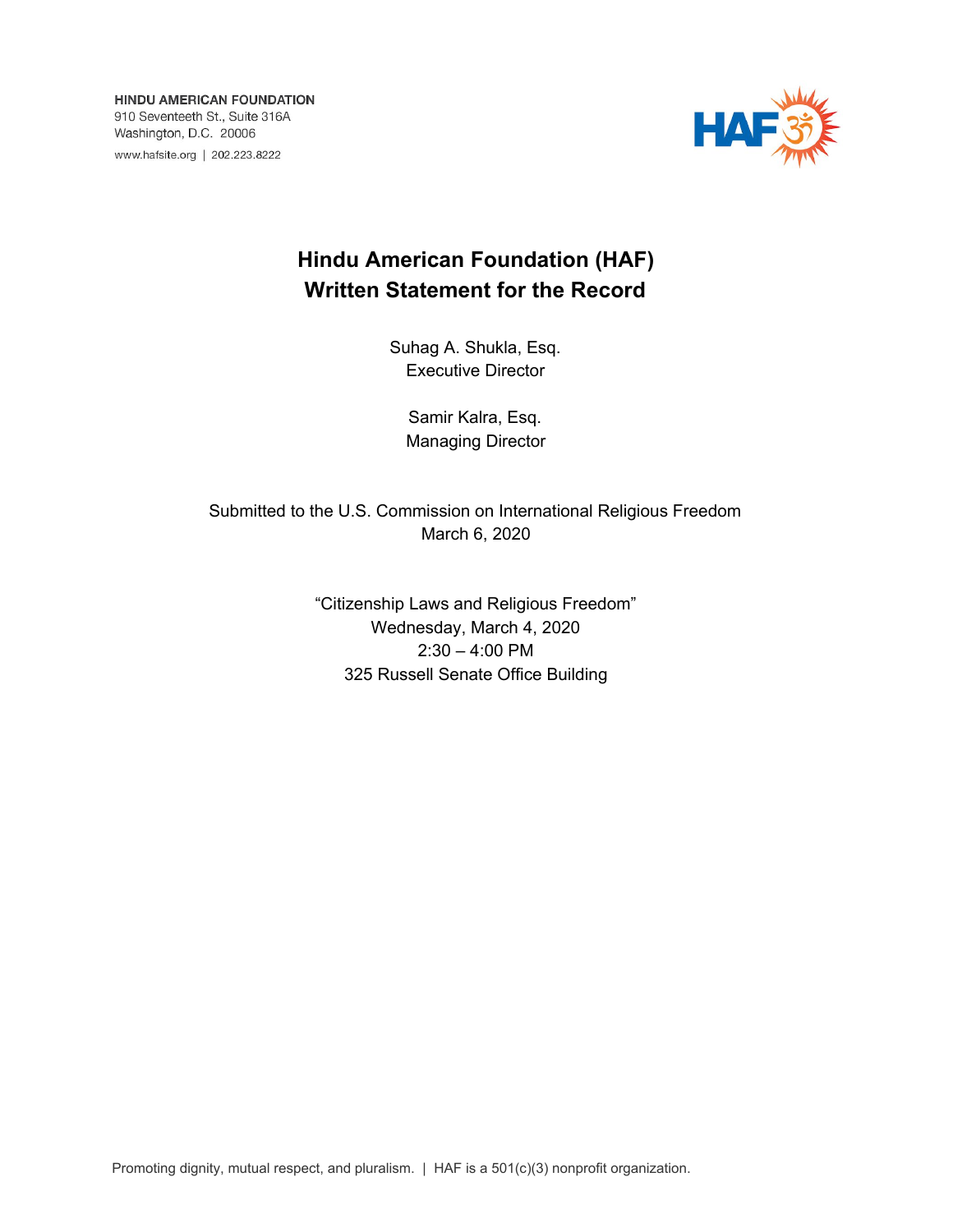

The Hindu American Foundation (HAF) is a non-partisan, 501(c)(3) advocacy organization for the Hindu American community. The Foundation educates the public about Hinduism, speaks out about issues affecting Hindus worldwide, and builds bridges with institutions and individuals whose work and values align with that of HAF. HAF focuses on human and civil rights, education, and community building.

The Hindu American Foundation is not affiliated with any religious or political organizations or entities. HAF seeks to serve Hindu Americans across all sampradayas (Hindu religious traditions) regardless of race, color, national origin, citizenship, caste, gender, sexual orientation, age and/or disability.

Since its inception, HAF has made human rights advocacy one of its main priorities and is the only Hindu American organization to publish an annual human rights report comprehensively detailing human rights violations against Hindu and other minorities globally. The Foundation regularly hosts Congressional briefings on South Asia, actively engages with religious freedom advocates on the International Religious Freedom (IRF) Roundtable, participates in domestic and international fora on human rights, conducts on the ground fact-finding missions, and provides humanitarian assistance to refugee communities here and abroad.

HAF has worked closely with persecuted religious minorities from Afghanistan, Bangladesh, Bhutan, and Pakistan, and has conducted fact-finding missions to Bangladesh, Nepal, and Pakistani Hindu refugee camps in India. In the Indian city of Jodhpur, for instance, HAF has visited, volunteered in, and sponsored medical clinics at refugee camps for Pakistani Hindus. The conditions in these camps are deplorable and bureaucratic delays in obtaining legal status for these refugees have left these stateless people bereft of basic needs, even while they have no recourse of return to their original homes and villages. The challenges have been similar for refugees in India that fled religious persecution in Afghanistan and Bangladesh.

Accordingly, HAF respectfully submits the following written statement for the record to provide further context and details on India's recently enacted Citizenship Amendment Act, as well as background information on religious freedom and secularism in India. In addition, the statement provides a brief overview of citizenship laws in other select countries in Asia.

## **I. Background on Religious Freedom and Secularism in India**

As a secular pluralistic democracy, all citizens of India enjoy the same rights and freedoms, regardless of their religious background. India is home to unparalleled linguistic, cultural, and religious diversity. Throughout its history, religion has been an important part of India's culture.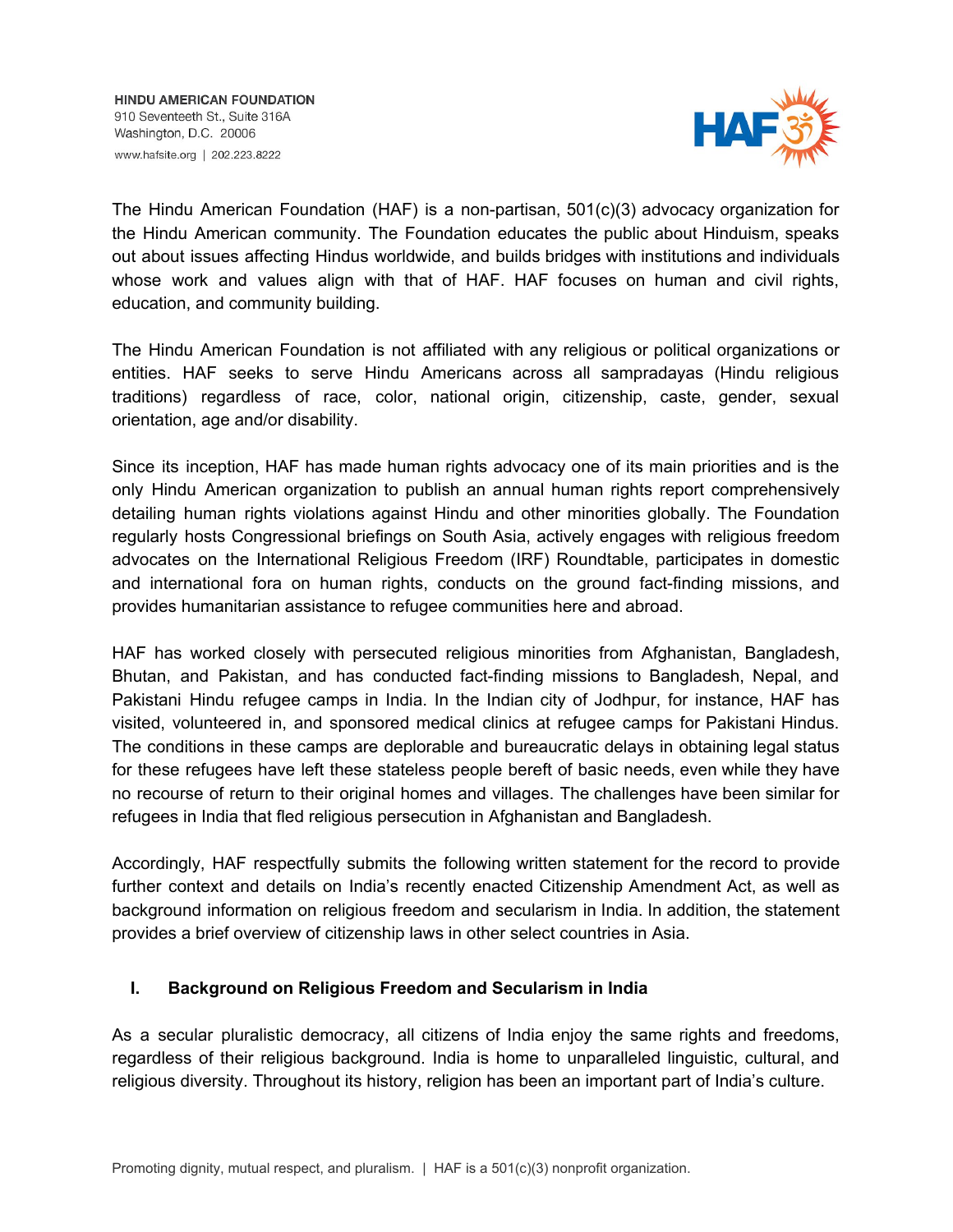

Hindus, a widely diverse populace, comprise a little less than 80 percent of India's 1.3 billion people, while religious minorities encompass a little over 20 percent of the population. In addition, India has the world's second largest Muslim population (approximately 176 million or 14.4 percent), and the world's largest Sikh (1.9 percent) and Jain populations (0.4 percent). There are also substantial numbers of Christians (2.3 percent) and Buddhists (0.8 percent). Smaller communities of Jews, Baha'i, and Zoroastrians have been living in India for hundreds of years. 1

Religious demographics in India are complex, especially when examined regionally. Religious minorities, either as a single community or collectively, comprise majorities in nine states/union territories. Similarly, in many other states, minorities represent significant and influential segments of the population.

Subsequent to India's independence in 1947, the demographics of religious minorities have either increased or remained stable, and there have been no major religious migrations out of the country. For instance, the Muslim population has grown from 9.8% in 1951 to its current level of 14.4%, while the proportion of Christians, Sikhs, Buddhists, and Jains have stayed relatively the same.<sup>2</sup> Moreover, India is now home to the world's largest Baha'i community, estimated at over 2 million people, and the world famous Baha'i Lotus Temple in New Delhi. India is one of the few countries in the world where Baha'is and Jews have never faced religious persecution.

## Secularism in Modern India

India is a secular democracy, but its unique brand of secularism provides unprecedented religious accommodations to its religious minorities unavailable to the majority Hindu population. Until 2018, for instance, the Government of India (GoI) provided a subsidy for 108,000 Muslims to complete the Hajj pilgrimage to Mecca annually, covering airfare, domestic travel, meals, medical care, and lodging assistance. Similarly, from 2012 to 2014, the government spent approximately 300 million dollars on the Hajj subsidy for Muslims. The program was phased out by orders of the Supreme Court, and it only ended early in order to redirect the funds to minority education. $3$  Justice Aftab Alam stated, "The subsidy money may be more profitably used for

<sup>&</sup>lt;sup>1</sup> India: Democracy in Diversity, Hindu American Foundation,

[https://www.hinduamerican.org/wp-content/uploads/2019/11/HAFN\\_18\\_031-IndiaDiversityBrief\\_r5\\_web.pdf](https://www.hinduamerican.org/wp-content/uploads/2019/11/HAFN_18_031-IndiaDiversityBrief_r5_web.pdf). 2 *Id.* 3

[https://timesofindia.indiatimes.com/india/haj-subsidy-ends-funds-to-go-into-minority-education/articleshow](https://timesofindia.indiatimes.com/india/haj-subsidy-ends-funds-to-go-into-minority-education/articleshow/62531624.cms) [/62531624.cms](https://timesofindia.indiatimes.com/india/haj-subsidy-ends-funds-to-go-into-minority-education/articleshow/62531624.cms)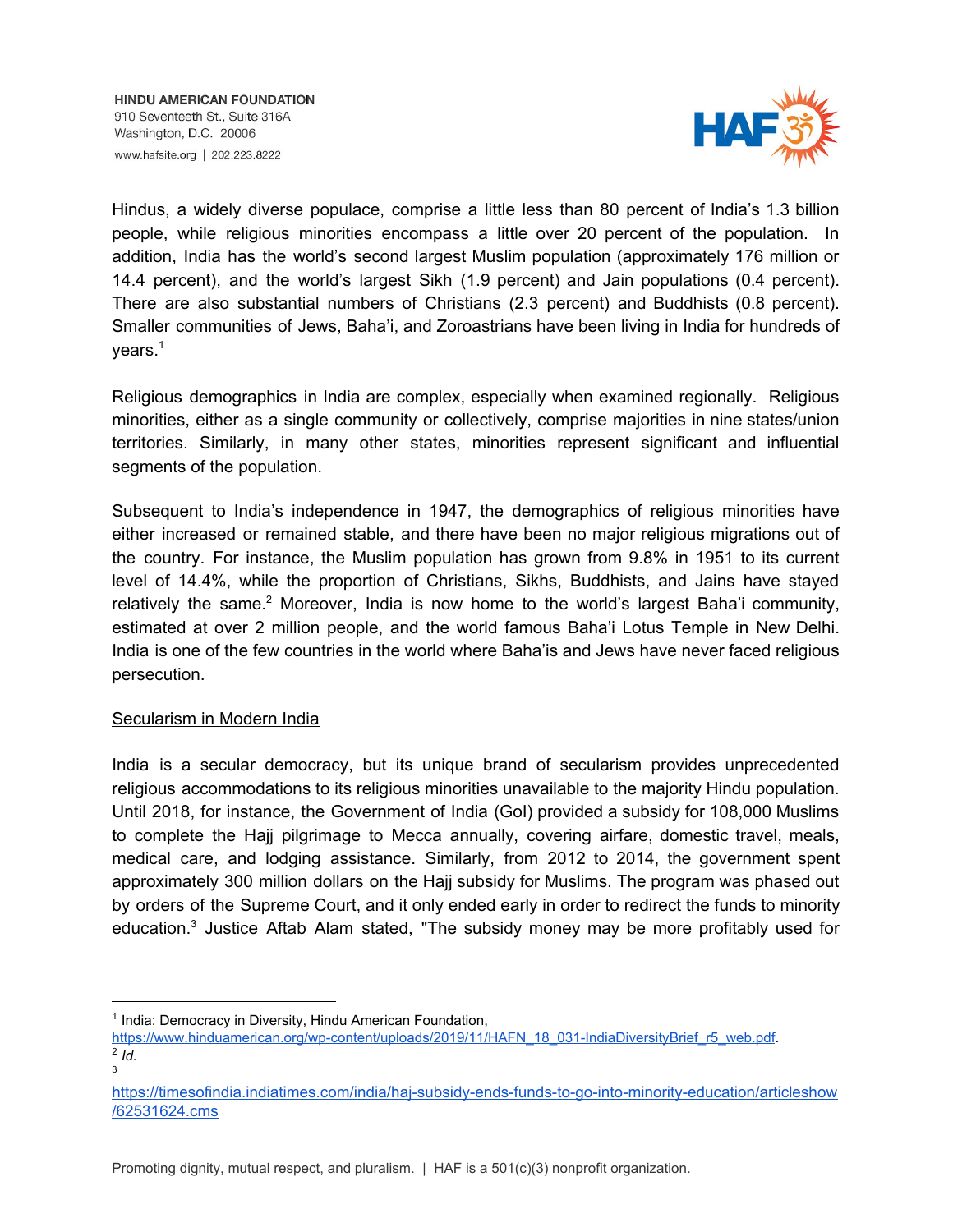

uplift of the community in education and other indices of social development."<sup>4</sup> Under a separate provision, however, \$12.15 million a year is still allocated to assist Hajj pilgrims.<sup>5</sup>

The GoI also has a separate Minorities Affairs Ministry to focus on supporting religious minorities, including Christians, Muslims, Sikhs, Buddhists, and Zoroastrians through education and social empowerment programs. In the 2019-2020 GoI budget, \$641.55 million was earmarked for the Minorities Affairs Ministry to benefit the country's religious minorities.<sup>6</sup>

Additionally, at the state level, several states have reserved quotas for Christians and Muslims for government seats and in the public sector. Moreover, India's Jewish community was recently accorded minority status in the State of Maharashtra, making them eligible for specific benefits, including travel to Jerusalem, completely subsidized by the government. Similarly, Jains have been provided with minority status in the states of Gujarat and Telangana, making them eligible for government grants, scholarships, and other resources, in spite of being one of India's more affluent communities. And Jaṭ Sikhs (the dominant Sikh caste group in Punjab) were granted backward class status by the Punjab government in 2014, making them eligible to receive reserved seats in government jobs. $<sup>7</sup>$ </sup>

The Indian constitution and legal system protects religious freedom and ensures equality for all citizens, regardless of religious identity. All religious minorities enjoy autonomy over their institutions and places of worship, free from government intrusion, while many Hindu institutions do not, thus falling victim to politicking, governmental corruption, mismanagement, and illegal sale of property.

Christian and Muslim minorities are also provided separate, religion-based personal laws, which many civil rights advocates have criticized as being contrary to the principles of a secular democracy and for adversely impacting women. "Triple Talaq" or the process for instant divorce under Islamic law, for example, was part of the personal law code for Muslims in India, despite it being outlawed in most Muslim majority countries, including Pakistan. "Triple Talaq" left millions of women and children at risk of impoverishment as it lacks any requirements for ex-spouses to pay alimony or child support.<sup>8</sup>

<sup>4</sup>[https://timesofindia.indiatimes.com/india/Abolish-haj-subsidy-in-10-years-Supreme-Court-to-government/](https://timesofindia.indiatimes.com/india/Abolish-haj-subsidy-in-10-years-Supreme-Court-to-government/articleshow/13059420.cms?from=mdr) [articleshow/13059420.cms?from=mdr](https://timesofindia.indiatimes.com/india/Abolish-haj-subsidy-in-10-years-Supreme-Court-to-government/articleshow/13059420.cms?from=mdr)

<sup>5</sup> *Id.*

<sup>&</sup>lt;sup>6</sup> Minority Affairs Ministry Budget Allocation Same As 2018-19," July 5, 2019, The Economic Times,

[https://economictimes.indiatimes.com/news/economy/policy/minority-affairs-ministry-budget-allocation-same-as-2018](https://economictimes.indiatimes.com/news/economy/policy/minority-affairs-ministry-budget-allocation-same-as-2018-19/articleshow/70096125.cms) [-19/articleshow/70096125.cms](https://economictimes.indiatimes.com/news/economy/policy/minority-affairs-ministry-budget-allocation-same-as-2018-19/articleshow/70096125.cms).

<sup>&</sup>lt;sup>7</sup> India: Democracy in Diversity, Hindu American Foundation,

[https://www.hinduamerican.org/wp-content/uploads/2019/11/HAFN\\_18\\_031-IndiaDiversityBrief\\_r5\\_web.pdf](https://www.hinduamerican.org/wp-content/uploads/2019/11/HAFN_18_031-IndiaDiversityBrief_r5_web.pdf). *8 Id.*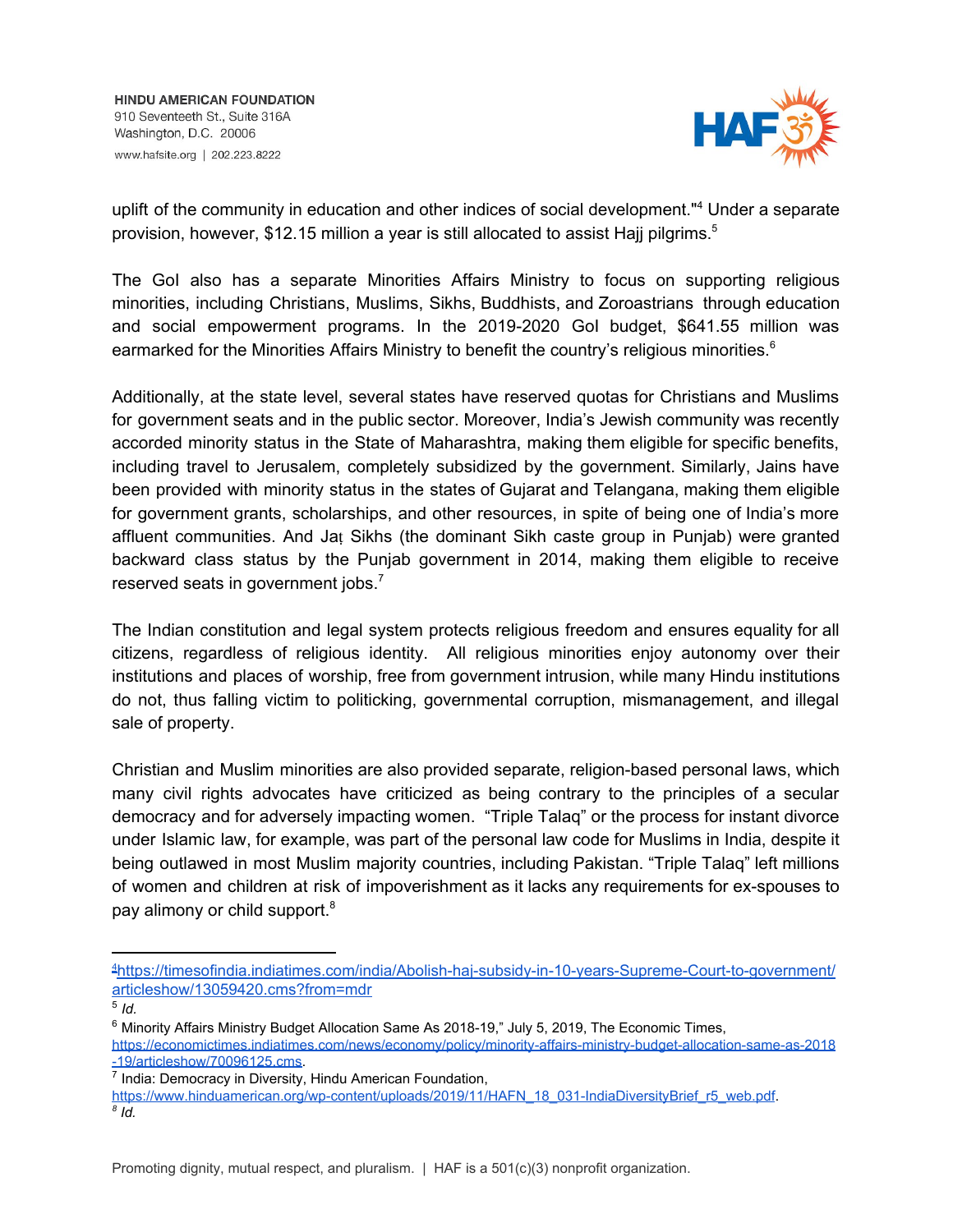

In response to the negative social impact on Muslim women and children, the Triple Talaq bill was signed into law as the Muslim Women (Protection of Rights on Marriage) Act, 2019 on August 1, 2019. The bill was welcomed and lauded by Muslim women's rights groups across the country. 9

Given the challenges that discriminatory provisions of separate personal laws such as Triple Talaq can pose, a Uniform Civil Code, or a common set of laws that apply equally and neutrally to all citizens, regardless of religious identity would better provide equality and justice for all of India's citizens. This would also be consistent with the form of secularism prevalent in the U.S., where the government does not provide separate religious laws or favoritism to any religious groups.

Accordingly, the abolition of Triple Talaq and other recent legislative initiatives, such as the abrogation of Articles 370 and 35A (Article 370 exempted the former state of Jammu & Kashmir from numerous civil rights laws passed by the Indian Parliament absent the state's formal adoption of such laws) is a demonstration of India's commitment to ensuring equal protection to all of its citizens regardless of religion, gender, sexual orientation, or class.

## **II. The Status of Refugees in India**

Throughout its history, India has served as a refuge for persecuted religious groups or those fleeing violence from around the world. Some Jewish communities in India trace their roots back over 2500 years, while others over the subsequent millennia, fleeing persecution from various parts of the Near and Middle East. Zoroastrians arrived around 700 AD (they're now known as Parsis and/or Iranis in India), fleeing persecution in their native land of Persia, and integrated seamlessly into Indian society, while practicing their faith fully.

The Dalai Lama and Tibetan Buddhists sought refuge in India after escaping Chinese oppression and established the Tibetan government in exile in the northern city of Dharamsala. Many Rohingya Muslims from Myanmar and Afghan Muslims have found safe haven in India as well. As recently as 2018, India extended citizenship to exiled Baloch leader Brahumdagh Bugti and several others from Pakistan.

Religious minorities from Pakistan, Bangladesh, and Afghanistan have also trickled into India for decades to escape state sanctioned religious persecution, violence and discrimination at the

<sup>9</sup> *Id.*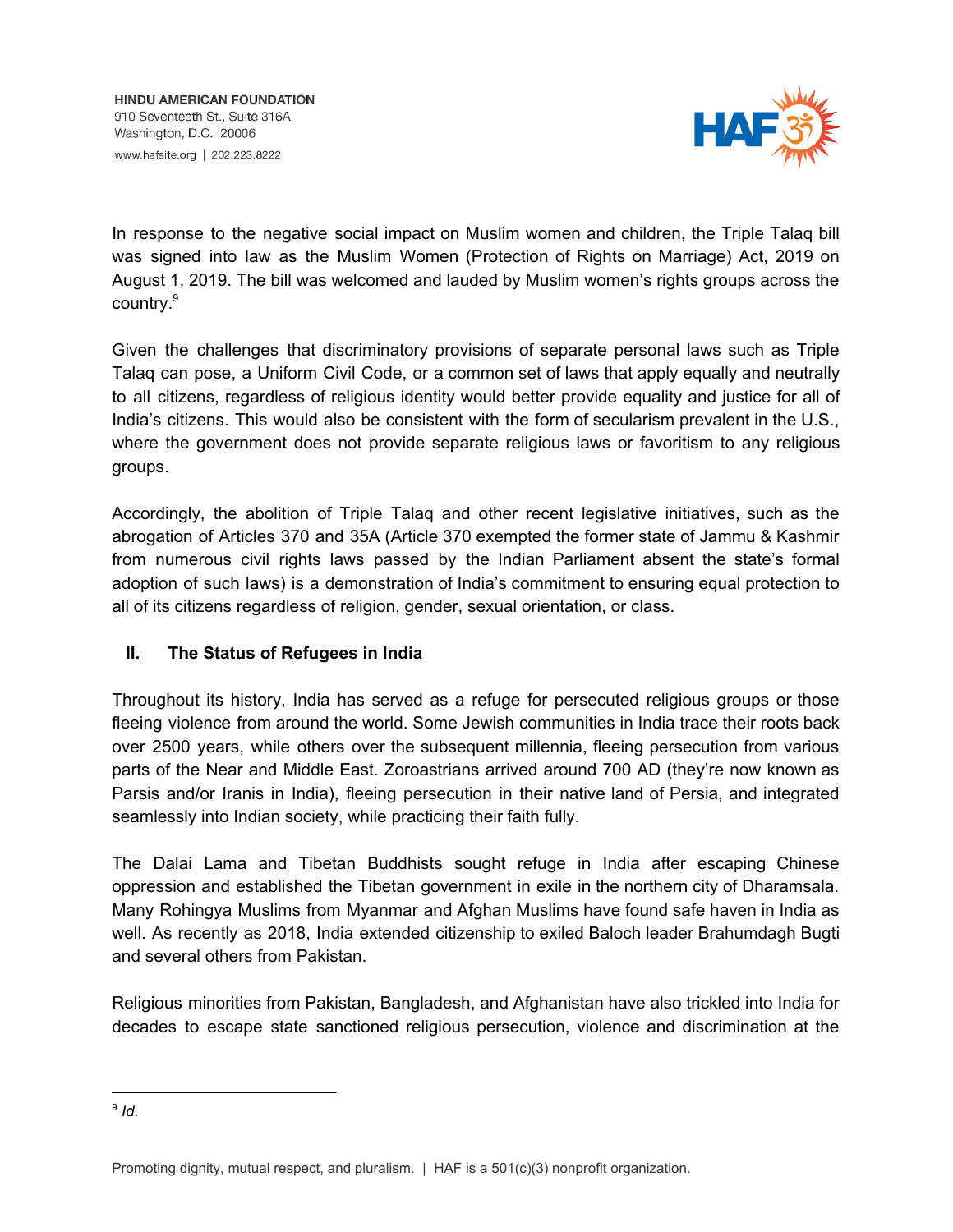

hands of non-state actors. There are now an estimated 200,000 refugees from Afghanistan, Bangladesh, and Pakistan living in India without legal status.<sup>10</sup>

**In spite of meeting the criteria for refugee status under international law due to their well-founded fear of persecution and their respective government's failure to protect them, they were not officially recognized as refugees by either the Indian government or the United Nations High Commissioner for Refugees.** Without a formal refugee policy in place in India, these minority groups fleeing religious persecution were caught in legal limbo. As a result of their inability to obtain legal status in India, they have struggled to obtain employment and educational opportunities, access to government benefits, and permanent living accommodations.

## Refugees from Afghanistan

Notwithstanding a recent decline, Afghanistan is considered one of the oldest centers of Hindu civilization and was once home to a thriving Hindu population.

In the late 1970s, there were approximately 200,000 Hindus and Sikhs residing in Afghanistan, who played an important role as traders and entrepreneurs in several parts of the country. According to the Afghanistan Independent Human Rights Commission (AIHRC), however, the civil war forced the majority of Hindus and Sikhs to emigrate from Afghanistan, and they were forcibly deprived of their lands.<sup>11</sup>

Under the Taliban's reign, Hindus faced pervasive discrimination and were forced to publicly identify themselves by wearing a distinguishing yellow stripe on their arm (or yellow markings on their forehead, or a red cloth according to some sources), similar to the Jews in Nazi Germany. The Taliban placed other restrictions on the religious freedom of minorities, including the prohibition of cremation, an essential funeral rite for most Hindus and Sikhs. Pressure to convert to Islam was also prevalent under the Taliban. Following the fall of the Taliban and the establishment of a new government, Hindus still endured violence, harassment, political marginalization, economic and social discrimination, and legal inequalities, and were unable to freely and openly practice their religion.<sup>12</sup>

The vast majority of Afghan Hindus and Sikhs fled Afghanistan to escape persecution and discrimination over the past several decades and now live as refugees in other countries. In

Promoting dignity, mutual respect, and pluralism.  $|$  HAF is a 501(c)(3) nonprofit organization.

<sup>&</sup>lt;sup>10</sup> "Hindus in South Asia & the Diaspora: A Survey of Human Rights, 2017," Hindu American Foundation, <https://www.hinduamerican.org/wp-content/uploads/2019/12/HAF-HinduHumanRightsReport2017.pdf>.  $\overline{11}$  *Id.* 

 $12$  *Id.*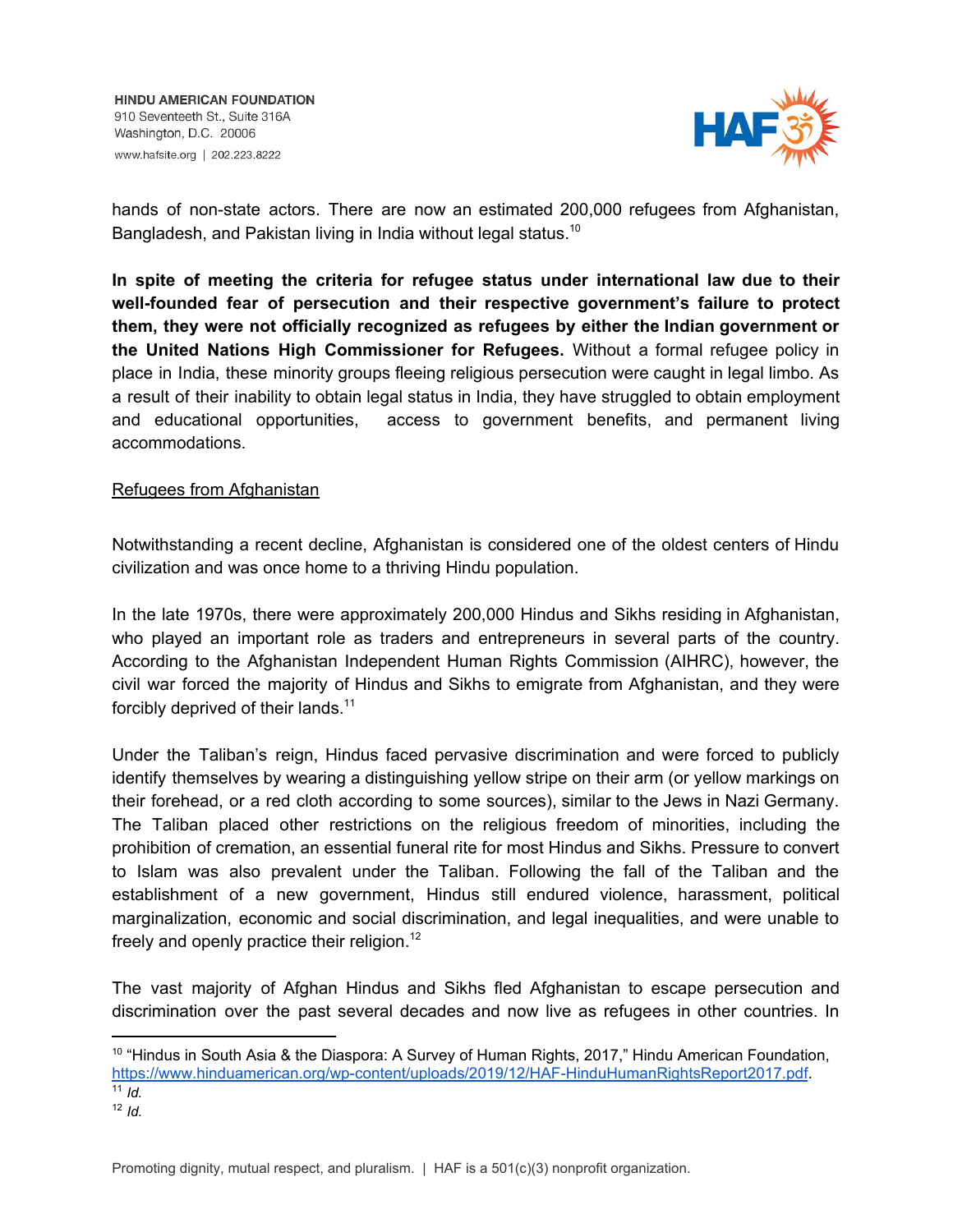

2014, an additional 500 Hindus and Sikhs fled Afghanistan due to increased discrimination and security fears with the reduction in international troops.<sup>13</sup>

Due to its geographic location and spiritual connection for both Hinduism and Sikhism, India has been the most common destination for Afghan Hindu and Sikh refugees. Between 25,000 and 50,000 (estimates vary) Afghan Hindus and Sikhs migrated to India in the 1990s to escape discrimination and violence. Estimates vary widely on how many of these refugees have received citizenship and how many are still waiting to receive citizenship. At least one community based organization working with Afghan Hindu and Sikh refugees assert that 18,000 people are still waiting for citizenship.<sup>14</sup> Regardless of the exact numbers, there are thousands of Afghan refugees waiting to receive citizenship in India.

Many of the refugees that do not have official refugee status or citizenship live on the margins of Indian society and have been unable to find consistent employment, amongst other challenges. In fact, according to Afghan community sources, the inability to find employment has forced some Afghan Hindus and Sikhs to return to Afghanistan in the past few years, though the security situation has now led them to once again migrate back to India.

In May 2016, the Afghan Minister of Justice indicated that many Hindus and Sikhs submitted applications for renunciation of Afghan citizenship.<sup>15</sup> And in 2018, a delegation of 17 Hindus and Sikhs, including the only Sikh running for elected office, was targeted by a suicide bomber and killed en route to a meeting with the country's president. The Islamic State (IS) subsequently claimed responsibility for the assasination. 16

While facing several challenges and struggles in India without citizenship, recent government policy changes have provided hope for religious minorities who fled Afghanistan. In July 2016, for instance, the Indian government announcement plans to reduce the fees for citizenship applications from 15,000 rupees to 100 rupees for the refugees and stated that it would start naturalizing Afghan Hindus and Sikhs. The government also announced plans to allow those on long-term visas to buy property, open bank accounts and obtain welfare cards, as well as move freely within the country.<sup>17</sup>

<sup>13</sup> *Id.*

 $14$  *Id.* 

<sup>15</sup> Athayi, Abdullah, "Report on Citizenship Law: Afghanistan," March 2017, European University Institute, [https://cadmus.eui.eu/bitstream/handle/1814/45933/GLOBALCIT\\_CR\\_2017\\_09.pdf.](https://cadmus.eui.eu/bitstream/handle/1814/45933/GLOBALCIT_CR_2017_09.pdf)

<sup>16</sup> <https://www.nytimes.com/2018/07/01/world/asia/afghanistan-school-attack-nangarhar.html>

<sup>&</sup>lt;sup>17</sup> "Hindus in South Asia & the Diaspora: A Survey of Human Rights, 2017," Hindu American Foundation, [https://www.hinduamerican.org/wp-content/uploads/2019/12/HAF-HinduHumanRightsReport2017.pdf.](https://www.hinduamerican.org/wp-content/uploads/2019/12/HAF-HinduHumanRightsReport2017.pdf)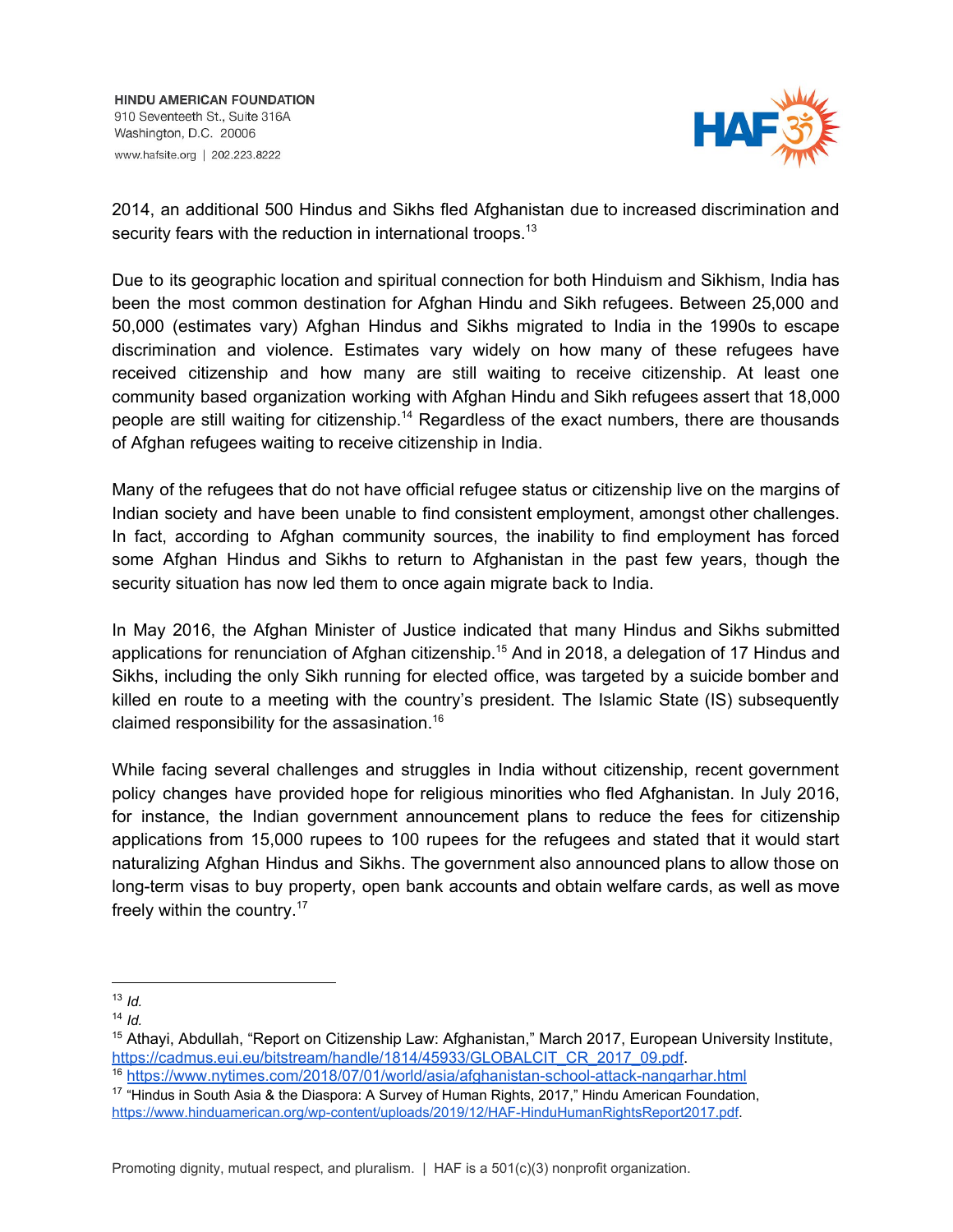

#### Refugees from Pakistan

Human rights and religious freedom conditions continue to deteriorate at an unprecedented rate in the Islamic Republic of Pakistan. Pakistan's widespread violation of human rights and its tolerance of human rights violations by non-state actors demonstrate a blatant disregard for international human rights norms and its obligations under human rights treaties and conventions.

In December 2018, Pakistan was labeled as a Country of Particular Concern by the U.S. State Department for its "systematic, ongoing, [and] egregious violations of religious freedom"<sup>18</sup> against its religious minorities including Hindus, Sikhs, Christians, Ahmadiyya Muslims, and Shia Muslims.

In order to escape these rampant religious freedom violations, Hindus, Sikhs, Christians, and Ahmaddiya Muslims have increasingly fled the country in the last several years. As of 2013, an estimated 100,000 Pakistani Christians, Hindus, and Sikhs had fled their home country. Nearly 12,000 Pakistanis (mainly Christians) filed asylum claims in Thailand, and an estimated 10,000 Ahmadiyyas have sought asylum in Germany, U.K., and the U.S.<sup>19</sup>

According to Hindu community leaders, politicians, and NGOs in Pakistan, there are an estimated 5,000 Pakistani Hindus leaving for India annually.<sup>20</sup> A large segment of the refugees are from the Bhil and Meghwar communities, known as scheduled castes or Dalits. These two tribes have historically lived on both sides of the Indo-Pakistan border, and prior to partition of the Indian subcontinent, frequently travelled between western Rajasthan (in India) and southern Punjab and Sindh (now in Pakistan), in search of cultivated agricultural land.<sup>21</sup>

The majority of refugees have settled in Rajasthan in approximately 400 camps, with an estimated 1,500–2,000 Pakistani Hindus settling there annually, according to local NGOs in the city of Jodhpur. Additionally, there are significant numbers in Punjab, Haryana, Gujarat, Madhya

<sup>&</sup>lt;sup>18</sup> Religious Freedom Designations, December 11, 2018, U.S. Department of State, [https://www.state.gov/religious-freedom-designations/.](https://www.state.gov/religious-freedom-designations/)

<sup>&</sup>lt;sup>19</sup> "Pakistan Assessment 2016, SATP,<http://www.satp.org/satporgtp/countries/pakistan/index.htm>; "Thousands of Ahmadis Fleeing Persecution in Pakistan and Seeking Asylum Overseas," September 4, 2016, Rabwah Times, <https://www.rabwah.net/thousands-of-ahmadis-fleeing-persecution-in-pakistan-and-seeking-asylum-overseas/>. <sup>20</sup> "Hindus in South Asia & the Diaspora: A Survey of Human Rights, 2017," Hindu American Foundation,

[https://www.hinduamerican.org/wp-content/uploads/2019/12/HAF-HinduHumanRightsReport2017.pdf.](https://www.hinduamerican.org/wp-content/uploads/2019/12/HAF-HinduHumanRightsReport2017.pdf)

<sup>&</sup>lt;sup>21</sup> "Victims of History: The Untold Story of Pakistani Hindu Refugees India," March 31, 2013, Hindu American Foundation,

[https://www.hinduamerican.org/wp-content/uploads/2020/03/Victims-of-history-untold-story-pakistani-hindu-refugees-i](https://www.hinduamerican.org/wp-content/uploads/2020/03/Victims-of-history-untold-story-pakistani-hindu-refugees-india.pdf) [ndia.pdf](https://www.hinduamerican.org/wp-content/uploads/2020/03/Victims-of-history-untold-story-pakistani-hindu-refugees-india.pdf).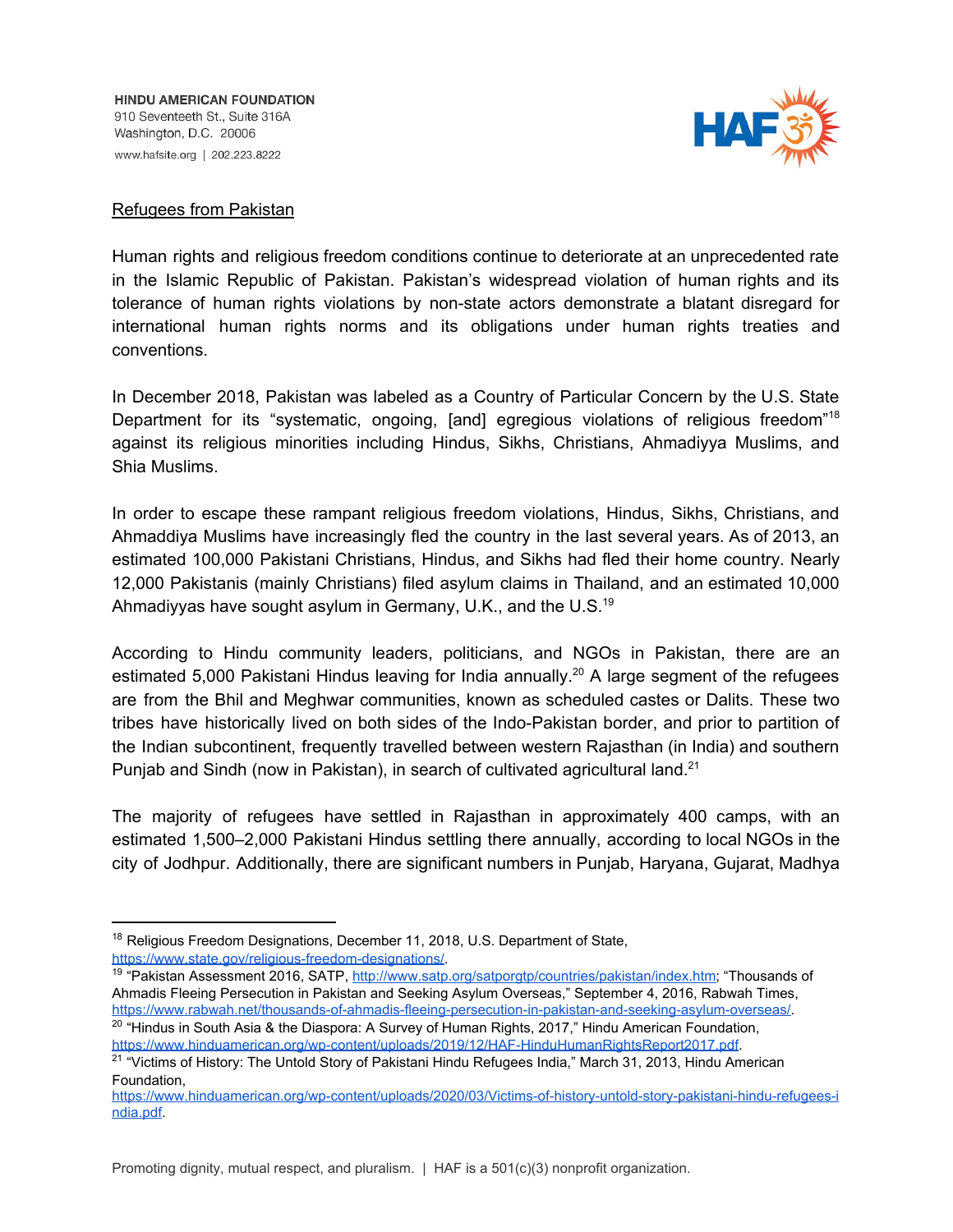

Pradesh, and the capital of New Delhi. In Madhya Pradesh, for instance, there are 35,000 Pakistani Hindus according to the All India Sindhi-Hindu Society.<sup>22</sup>

The last time a large number of refugees from Pakistan received citizenship was in 2005, when 13,000 Pakistani refugees obtained Indian citizenship. 23

Starting in 2014, the Indian government began taking several steps to address the influx of Pakistani Hindu refugees, including relaxing citizenship requirements and providing long-term visas. In the last three years, however, only an estimated 2,447 refugees were granted citizenship, 1,310 of which were in Rajasthan.<sup>24</sup>

Without citizenship these vulnerable populations live in makeshift camps that lack rudimentary facilities, suffer from severe health conditions, and struggle to obtain employment, education, and access to government benefits.

## Refugees from Bangladesh

Bangladesh was founded as a secular republic in 1971, but in 1988, the Bangladeshi constitution was amended and declared Islam the official state religion. The Bangladesh Supreme Court affirmed that amendment in 2016.<sup>25</sup>

Once celebrated for its religious tolerance, Bangladesh has now become a battleground of ideas between an increasingly vocal and powerful collection of Islamist groups, and the vast majority of Bangladeshi citizens who still cherish the ideals of secularism and democracy. While numerically smaller, the Islamists who espouse a narrow sectarian agenda and seek to create a theocratic state with limited rights for minorities and women, are rapidly gaining ground.

[https://economictimes.indiatimes.com/news/politics-and-nation/celebrations-in-rajasthan-over-cab-as-over-25000-pak](https://economictimes.indiatimes.com/news/politics-and-nation/celebrations-in-rajasthan-over-cab-as-over-25000-pak-migrants-to-get-citizenship-immediately/articleshow/72500751.cms?from=mdr) [-migrants-to-get-citizenship-immediately/articleshow/72500751.cms?from=mdr](https://economictimes.indiatimes.com/news/politics-and-nation/celebrations-in-rajasthan-over-cab-as-over-25000-pak-migrants-to-get-citizenship-immediately/articleshow/72500751.cms?from=mdr).

 $22$  "Hindus in South Asia & the Diaspora: A Survey of Human Rights, 2017," Hindu American Foundation, [https://www.hinduamerican.org/wp-content/uploads/2019/12/HAF-HinduHumanRightsReport2017.pdf.](https://www.hinduamerican.org/wp-content/uploads/2019/12/HAF-HinduHumanRightsReport2017.pdf)

<sup>&</sup>lt;sup>23</sup> "Victims of History: The Untold Story of Pakistani Hindu Refugees India," March 31, 2013, Hindu American Foundation,

[https://www.hinduamerican.org/wp-content/uploads/2020/03/Victims-of-history-untold-story-pakistani-hindu-refugees-i](https://www.hinduamerican.org/wp-content/uploads/2020/03/Victims-of-history-untold-story-pakistani-hindu-refugees-india.pdf) [ndia.pdf](https://www.hinduamerican.org/wp-content/uploads/2020/03/Victims-of-history-untold-story-pakistani-hindu-refugees-india.pdf).

<sup>&</sup>lt;sup>24</sup> "Celebrations in Rajasthan Over CAB as Over 25000 Pak Migrants to Get Citizenship Immediately," December 13, 2019, The Economic Times,

<sup>&</sup>lt;sup>25</sup> "Hindus in South Asia & the Diaspora: A Survey of Human Rights, 2017," Hindu American Foundation, [https://www.hinduamerican.org/wp-content/uploads/2019/12/HAF-HinduHumanRightsReport2017.pdf.](https://www.hinduamerican.org/wp-content/uploads/2019/12/HAF-HinduHumanRightsReport2017.pdf)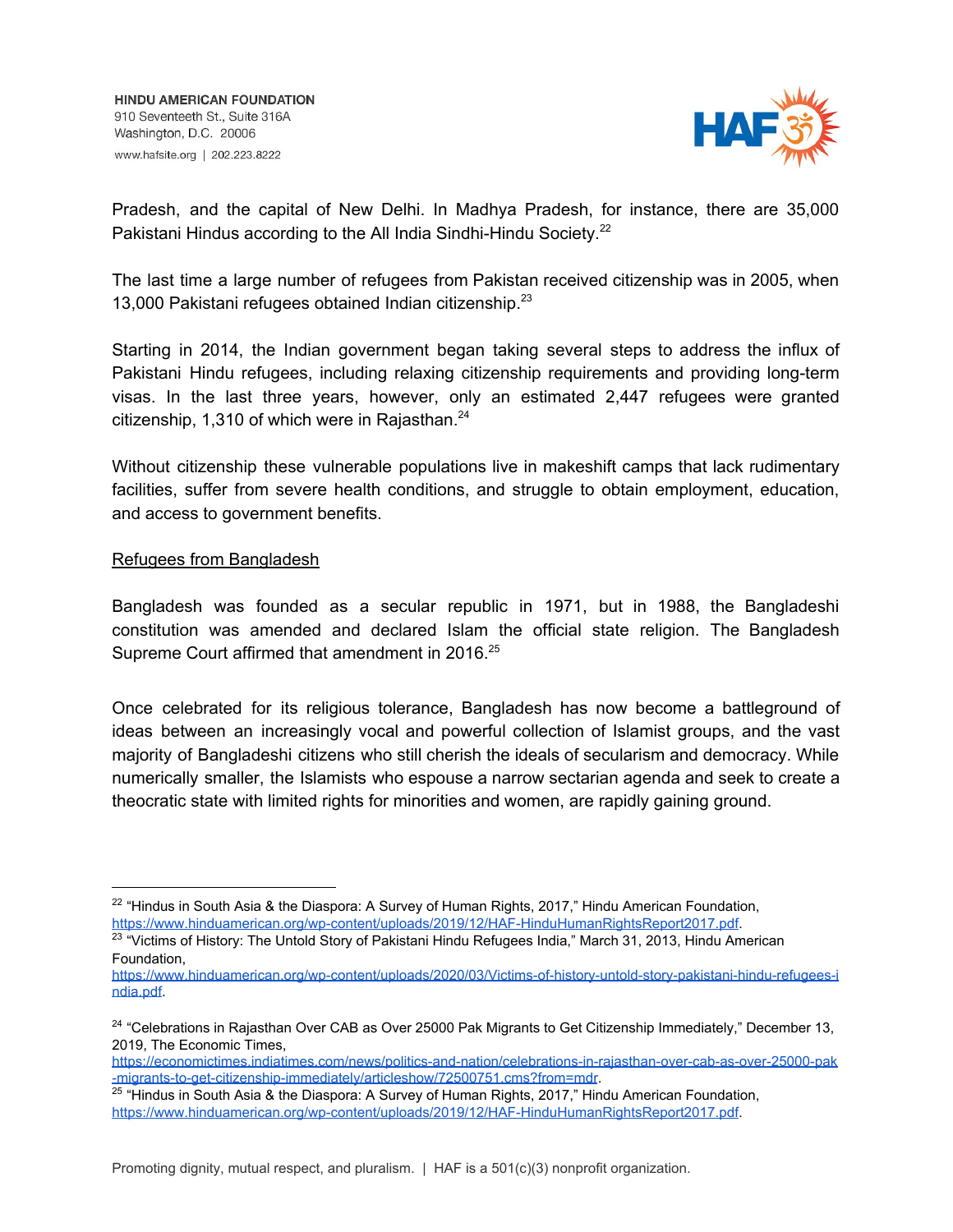

Accordingly, the plight of religious minorities and atheists has become increasingly precarious as there has been a marked increase in religiously motivated violence coinciding with the rise of domestic and international Islamist terror groups.

Once comprising 31% of the population (1947), the Hindu population has steadily declined to less than 9% today, based on official government estimates. Dr. Abul Barkat of Dhaka University projects that Hindus will be nonexistent in Bangladesh in the next three decades if their population continues to decline at the current rate.<sup>26</sup>

This precipitous decline is due to both bouts of mass killings and displacements, as well as low-level violence and baseline discrimination. During Bangladesh's 1971 War of Independence from Pakistan, Islamist militias, in conjunction with the West Pakistani military, were responsible for the massacre of an estimated two million East Pakistani citizens, the ethnic cleansing of 10 million ethnic Bengalis (mainly Hindus) who fled to India, and the rape of 200,000 women (some estimates put the number of rape victims at closer to 400,000) in the first documented use of rape camps as a tool of war. $27$ 

Similarly, following the 2001 elections, Islamist groups, such as Jamaat-e-Islami (JeI) along with the Bangladesh Nationalist Party, unleashed a large-scale systematic campaign of violence targeting the Hindu community that lasted more than 150 days, involved 18,000 incidents of major crimes, and led an estimated 500,000 Hindus to seek refuge in India.<sup>28</sup>

Moreover, in 2013, JeI orchestrated violent mass riots in response to convictions of their leaders for committing war crimes during the 1971 War and systematically attacked Hindus and Buddhists, resulting in the destruction of nearly 50 temples and 1,500 homes. Subsequently, from November 2013 - January 2014, Islamists attacked, damaged, or destroyed 495 Hindu

[http://www.forbes.com/sites/worldviews/2013/02/13/the-female-factor-bangladesh-protests-break-boundaries/.](http://www.forbes.com/sites/worldviews/2013/02/13/the-female-factor-bangladesh-protests-break-boundaries/)

<sup>&</sup>lt;sup>26</sup> Hasan, Kamrul, "No Hindus will be left after 30 years," November 20, 2016, Dhaka Tribune, <http://www.dhakatribune.com/bangladesh/2016/11/20/abul-barkat-632-hindus-left-country-day/>.

<sup>&</sup>lt;sup>27</sup> Bass, Gary Professor, "The Blood Telegram: Nixon, Kissinger, and a Forgotten Genocide;" Raveendra, Bhavani, "Bangladesh war crimes tribunal in the works," April 20, 2010, Center for Human Rights and Humanitarian Law, <http://hrbrief.org/2010/04/bangladeshiwartribunal/>; Hossain, Anushay, "The Female Factor: Bangladesh Protest Breaks Boundaries," February 13, 2013, Forbes,

<sup>&</sup>lt;sup>28 "</sup>Bangladesh: Discrimination and Displacement of Religious Minorities," August 8, 2003, Refugees International, http://www.refugeesinternational.org/content/article/detail/891/; "Bangladesh Human Rights Report 2008," Global Human Rights Defence, http://www.ghrd.org/FilesPage/3343/ GHRDReport2008ver5.pdf; Rahman, M, "25 ministers, MPs complicit," December 2, 2011, The Daily Star, http://www.thedailystar.net/newDesign/ news-details.php?nid=212567.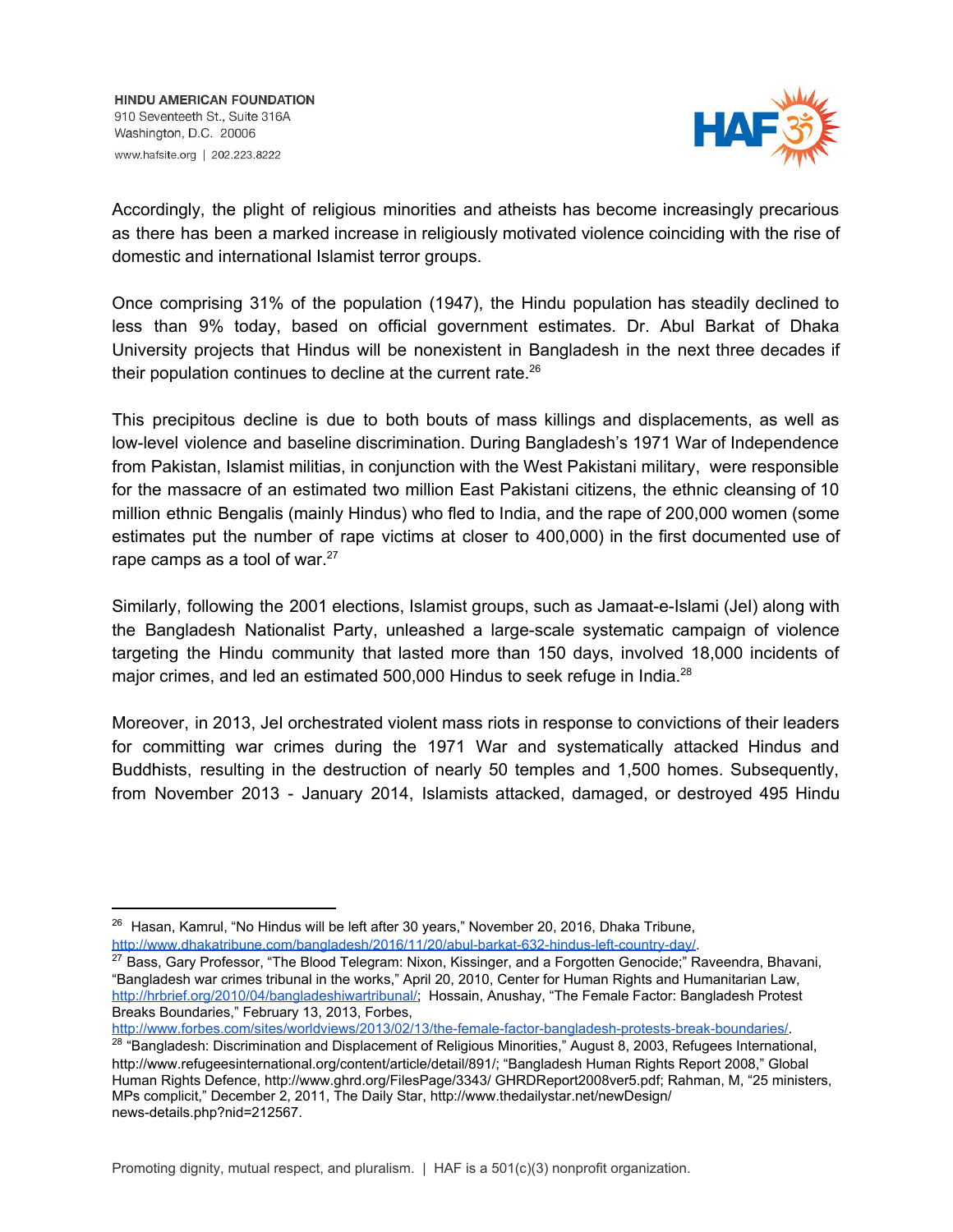

homes, 585 shops, and 169 temples.<sup>29</sup> Incidentally, the U.S. has for years allowed individuals who have either been accused or sentenced of war crimes in that same war to live in the U.S. $^{30}$ .

These incidents from 2013 and 2014, along with perpetual violence and discrimiantion, have forced thousands of more Hindus and Buddhists to seek refuge in India.

## **III. India's Citizenship Amendment Act**

In an effort to address the plight of the religiously persecuted refugee populations noted above, amendments to India's Citizenship Act were initially proposed in July of 2016, when the Citizenship (Amendment) Bill, 2016 was introduced in the Lok Sabha (Lower House of Parliament). The bill, which failed to advance through the Parliament, sought to ease citizenship requirements for Hindus, Christians, Sikhs, Buddhists, Jains, and Parsis fleeing religious persecution in the Islamic Republic of Afghanistan, the People's Republic of Bangladesh, and the Islamic Republic of Pakistan.

A similar bill, commonly referred to as the Citizenship Amendment Act (CAA), was reintroduced and passed by the Indian Parliament in December 2019. **The CAA removes substantial barriers to legal resettlement and citizenship by granting amnesty for certain minority religious refugees (Hindus, Buddhists, Jains, Sikhs, Parsis or Zoroastrians, and Christians) from the Islamic Republic of Afghanistan, People's Republic of Bangladesh, and the Islamic Republic of Pakistan, who sought refuge in India on or before December 31, 2014. It also proposes that illegal entry not be a bar to naturalization for members of these communities, and that the minimum residency requirement of 11 years be reduced to five.** The provisions of the bill on citizenship, however, do not apply, in certain tribal areas in the northeastern states of Assam, Meghalaya, Mizoram, Tripura, Arunachal Pradesh, and Nagaland in order to protect the indigenous, tribal populations there.<sup>31</sup>

The specific mention of adherents of the four Dharmic traditions (Hindus, Sikhs, Buddhists, and Jains) in the CAA is (1) an important acknowledgement of their suffering both in their native countries and in India as they've languished for years in legal limbo in make-shift refugee camps throughout the country; (2) recognition of India as the sacred geography and homeland of these traditions and their respective adherents; and (3) indication of India's efforts to provide refuge to

 $29$  "Hindus in South Asia & the Diaspora: A Survey of Human Rights, 2017," Hindu American Foundation, [https://www.hinduamerican.org/wp-content/uploads/2019/12/HAF-HinduHumanRightsReport2017.pdf.](https://www.hinduamerican.org/wp-content/uploads/2019/12/HAF-HinduHumanRightsReport2017.pdf) <sup>30</sup> [https://www.wnyc.org/story/sentenced-death-bangladesh-war-criminal-lives-new-york/;](https://www.wnyc.org/story/sentenced-death-bangladesh-war-criminal-lives-new-york/) <https://www.bbc.com/news/world-asia-46924329>

<sup>&</sup>lt;sup>31</sup> "The Citizenship (Amendment) Bill, 2019," PRS Legislative Research, [https://prsindia.org/sites/default/files/bill\\_files/Citizenship%202019%20Bill%20Text.pdf.](https://prsindia.org/sites/default/files/bill_files/Citizenship%202019%20Bill%20Text.pdf)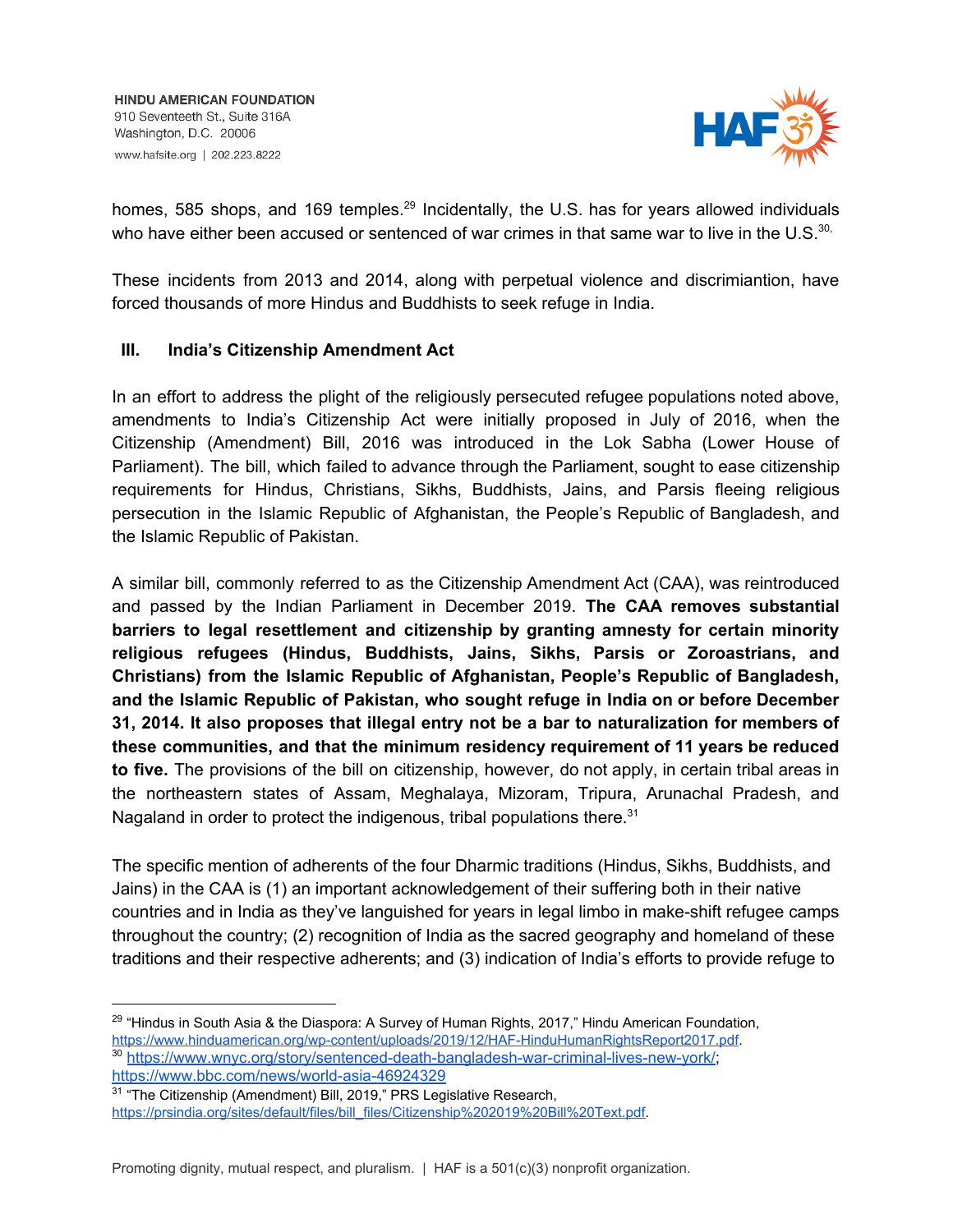

these especially vulnerable communities who have no options for resettlement in any nation in South Asia other than India.

The inclusion of Christians and Parsis is also important as they too have faced serious human rights violations in India's three neighboring countries.

**Ultimately, the sole intent of the law is to provide long overdue relief to refugees living on the margins of Indian society, who have already suffered the trauma of religious persecution in their native countries.** According to local NGOs, for instance, at least 25,000 Pakistani refugees (some estimates put the number at 50,000) in Rajasthan alone will benefit from the CAA. $^{32}$  Thousands of those are Dalits from the Bhil and Meghwar communities of Pakistan.

On the other hand, if the CAA is repealed, as some have agitated for (at times violently),  $33$ religiously persecuted refugees, including thousands of Sikhs, Buddhists, Christians, and Hindus (including many Dalits) would be legally subject and vulnerable to deportation back to their countries of origin under Indian law.<sup>34</sup>

Accordingly, HAF believes the Citizenship Amendment Act is long overdue and necessary, providing respite for religious minorities with a well-founded history of persecution who have sought refuge in India from Afghanistan, Bangladesh, and Pakistan.

**At the same time, any listing out of specific groups is prone to inadvertent exclusion, such as Ahmadiyya Muslims, Shia Muslims, Baloch, and Sindhis, who have also suffered persecution in Pakistan. Though these groups can still apply for asylum and citizenship in India through normal channels, using neutral language such as "persecuted religious minorities" in the CAA would have allowed India to develop an effective refugee and asylum policy and better aligned with India's civilization ethos, civic obligations, and international human rights norms.**

<sup>&</sup>lt;sup>32</sup> "Celebrations in Rajasthan Over CAB as Over 25000 Pak Migrants to Get Citizenship Immediately," December 13, 2019, The Economic Times,

[https://economictimes.indiatimes.com/news/politics-and-nation/celebrations-in-rajasthan-over-cab-as-over-25000-pak](https://economictimes.indiatimes.com/news/politics-and-nation/celebrations-in-rajasthan-over-cab-as-over-25000-pak-migrants-to-get-citizenship-immediately/articleshow/72500751.cms?from=mdr) [-migrants-to-get-citizenship-immediately/articleshow/72500751.cms?from=mdr](https://economictimes.indiatimes.com/news/politics-and-nation/celebrations-in-rajasthan-over-cab-as-over-25000-pak-migrants-to-get-citizenship-immediately/articleshow/72500751.cms?from=mdr).

<sup>&</sup>lt;sup>33</sup> "Twist to Anti-CAA Protests in Kerala," March 2, 2020, Swarajyamag,

[https://swarajyamag.com/news-brief/twist-to-anti-caa-protests-in-kerala-terrorist-organisation-tries-to-extort-huge-sum](https://swarajyamag.com/news-brief/twist-to-anti-caa-protests-in-kerala-terrorist-organisation-tries-to-extort-huge-sum-from-nri-industrialist-claims-many-businessmen-have-paid) [-from-nri-industrialist-claims-many-businessmen-have-paid](https://swarajyamag.com/news-brief/twist-to-anti-caa-protests-in-kerala-terrorist-organisation-tries-to-extort-huge-sum-from-nri-industrialist-claims-many-businessmen-have-paid).

<sup>&</sup>lt;sup>34</sup> "CAA is Necessary, Not Meant to Send Muslims Out of India," March 5, 2020, The New Indian Express, [https://www.newindianexpress.com/nation/2020/mar/05/caa-is-necessary-not-meant-to-send-muslims-out-of-india-sa](https://www.newindianexpress.com/nation/2020/mar/05/caa-is-necessary-not-meant-to-send-muslims-out-of-india-says-top-lawyer-harish-salve-2112705.html) [ys-top-lawyer-harish-salve-2112705.html.](https://www.newindianexpress.com/nation/2020/mar/05/caa-is-necessary-not-meant-to-send-muslims-out-of-india-says-top-lawyer-harish-salve-2112705.html)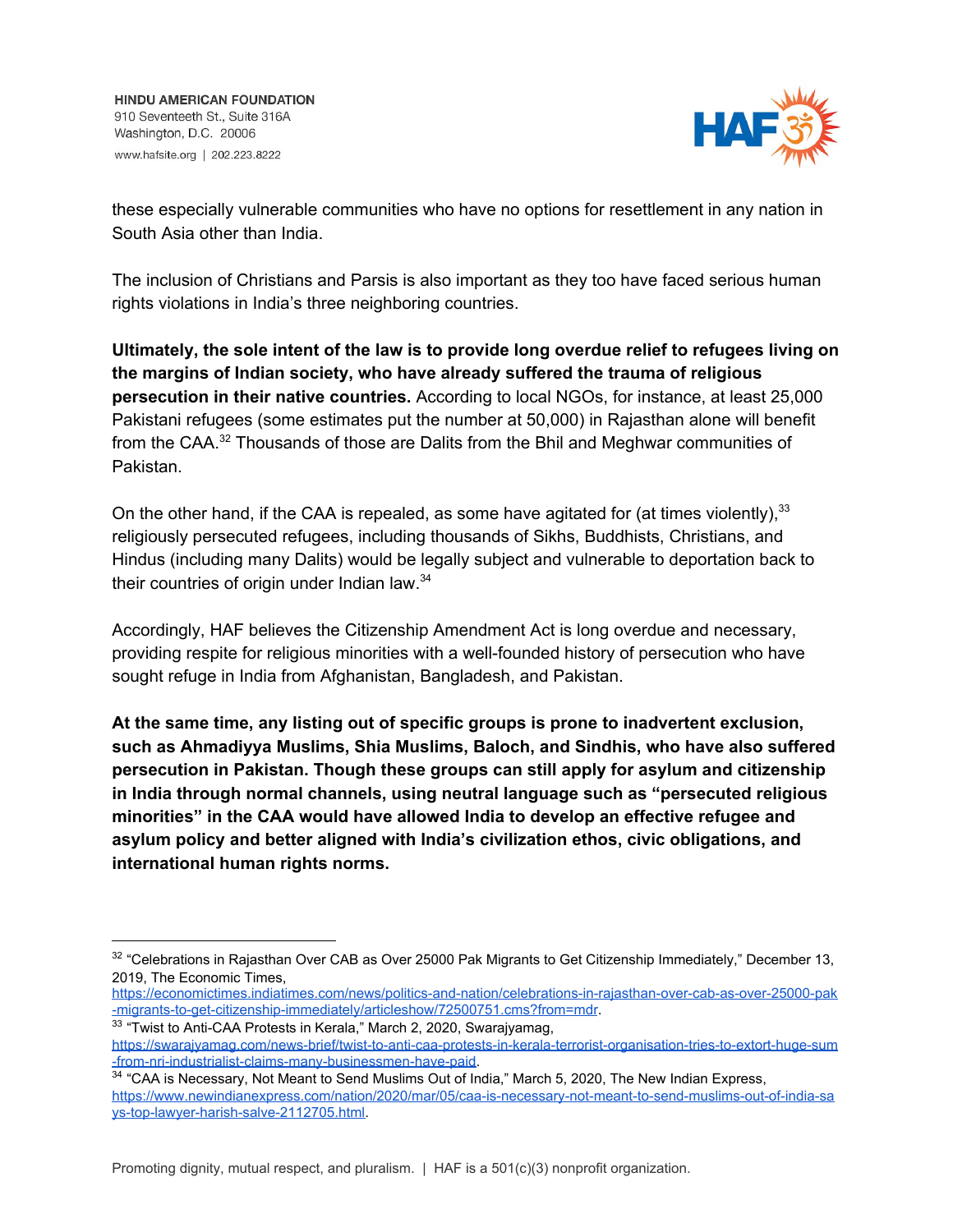

## The CAA Has No Impact on the Citizenship Status of Indian Muslims Nor Does it Bar Muslim Immigrants

Contrary to media reports and statements by some American lawmakers, the Citizenship Amendment Act does not change citizenship laws or other immigration laws in India. Moreover, nothing in the text of the law itself, notices issued by the government, or official public statements, establishes a religious test for immigration nor does it exclude Muslims from immigrating to India as some have falsely claimed. Muslims from anywhere in the world, including Afghanistan, Bangladesh, or Pakistan, are eligible to immigrate to India through any legal channel as they always have.

**There is no question, and should be no question, to the rights and privileges of Indian Muslims as equal citizens of India. In fact, as noted above, Muslims and other minorities have been afforded special privileges and rights not available to the majority community under India's version of secularism.**

The CAA only seeks to provide amnesty to religious minorities from Afghanistan, Bangladesh, and Pakistan who have fled religious persecution in their native countries. It does not impact other avenues of legal migration, such as economic migration.

Bangladeshi Muslims, for instance, seeking better economic opportunities are free to legally immigrate to India through various avenues. Since 1971, large numbers of Muslim migrants from Bangladesh have illegally crossed the porous Indo-Bangladesh border into India's northeastern states for economic reasons, not for reasons of religious persecution.<sup>35</sup> Despite entering India illegally, many of these economic migrants have received government benefits and have even been added to voting lists in states such as West Bengal. $^{36}$ 

Moreover, other refugees, including Muslims, can still immigrate to India through normal channels and naturalization requirements for immigrants not fleeing religious persecution remain unchanged.

Finally, it is important to note that the CAA is not tied in any way to the National Registry **of Citizens (NRC). The NRC was first established in 1951 in the northeastern state of Assam to create a list of genuine Indian citizens, and was updated in 2013 after a Supreme Court order. It was created in the context of a steady flow of illegal migration 37**

<sup>&</sup>lt;sup>35</sup> "Illegal Migration into Assam," November 8, 1998, South Asia Terrorism Portal,

[http://www.satp.org/satporgtp/countries/india/states/assam/documents/papers/illegal\\_migration\\_in\\_assam.htm](http://www.satp.org/satporgtp/countries/india/states/assam/documents/papers/illegal_migration_in_assam.htm).  $36$   $\overline{1}$ *d*.

<sup>37</sup> [https://www.business-standard.com/about/what-is-nrc.](https://www.business-standard.com/about/what-is-nrc)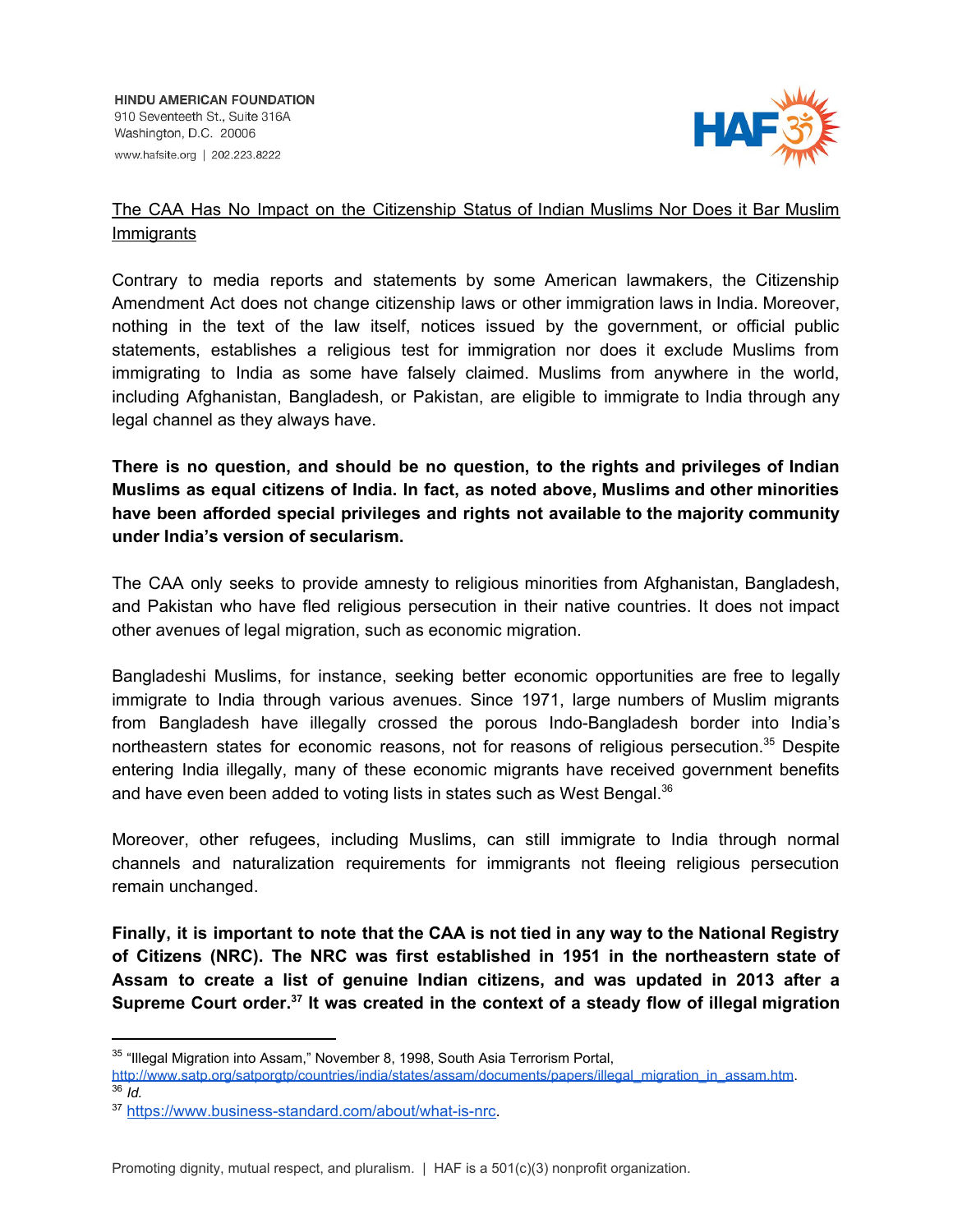

**(both Hindus and Muslims) from Bangladesh and to protect the interests of the indegenious tribal population in Assam.**

**The NRC has not been implemented at the national level nor even formally proposed or introduced as legislation in the Parliament. Thus, the assertion that the CAA and a mythical nationwide NRC are part of a larger agenda to disenfranchise Indian Muslims lacks any factual basis whatsoever. Those who falsely assert such claims fuel fear and communal tensions in India.**

## Comparable Immigration Legislation in the U.S.

The U.S. Lautenberg Amendment (P.L. 101-167, 1990), the annual extension of which has over the years received broad-based, bipartisan support, creates a fast-track, or legal presumption of refugee status for certain religious minorities who are considered for entry under a reduced evidentiary standard for establishing a well-founded fear of persecution. Initially, the amendment specified Jews and Evangelical Christians from the former Soviet Union as well as members of the Ukrainian Catholic and Ukrainian Orthodox churches.<sup>38</sup> Over the years, the law, with the adoption of the Specter Amendment (P.L. 108-199, 2004), has expanded the scope to include Baha'i, Christians, and Jews from Iran.<sup>39</sup>

Similarly, the Lautenberg-Specter Amendment, in the absence of being named, does not lift any of the higher burdens of proof imposed upon the Hindu spiritual leaders and Hindu devotees living in Russia who have been targeted, or witnessed their sacred text, the Bhagavad Gita be banned; or Russian Mormons and Muslims who have faced harassment and subjugation, should they seek asylum. It can be argued that if India's Citizenship Amendment Act is considered discriminatory towards Muslims, as some have falsely claimed, then the U.S. Lautenberg-Specter Amendment is equally discriminatory.

However, in contrast to the Lautenberg-Specter Amendment, the fast-track created by the CAA is not indefinite. It applies only to certain religious minorities who fled to India on or before

<https://www.govinfo.gov/content/pkg/STATUTE-103/pdf/STATUTE-103-Pg1195.pdf#page=45>.

<sup>39</sup> H.R. 2673 - Consolidated Appropriations Act, 2004, 108th Congress (2003-2004), [https://www.congress.gov/bill/108th-congress/house-bill/2673?q=%7B%22search%22%3A%5B%22cite%3APL108-1](https://www.congress.gov/bill/108th-congress/house-bill/2673?q=%7B%22search%22%3A%5B%22cite%3APL108-199%22%5D%7D&s=5&r=1) [99%22%5D%7D&s=5&r=1](https://www.congress.gov/bill/108th-congress/house-bill/2673?q=%7B%22search%22%3A%5B%22cite%3APL108-199%22%5D%7D&s=5&r=1); Refugee Admissions and Resettlement Policy, December 18, 2018, Congressional Research Service, <https://fas.org/sgp/crs/misc/RL31269.pdf>.

<sup>38</sup> Congressional Letter in Support of Lautenberg Amendment, September 11, 2014, <https://docs.house.gov/meetings/JU/JU00/20170215/105588/HMKP-115-JU00-20170215-SD032.pdf>; Public Law 101-167, November 21, 1989,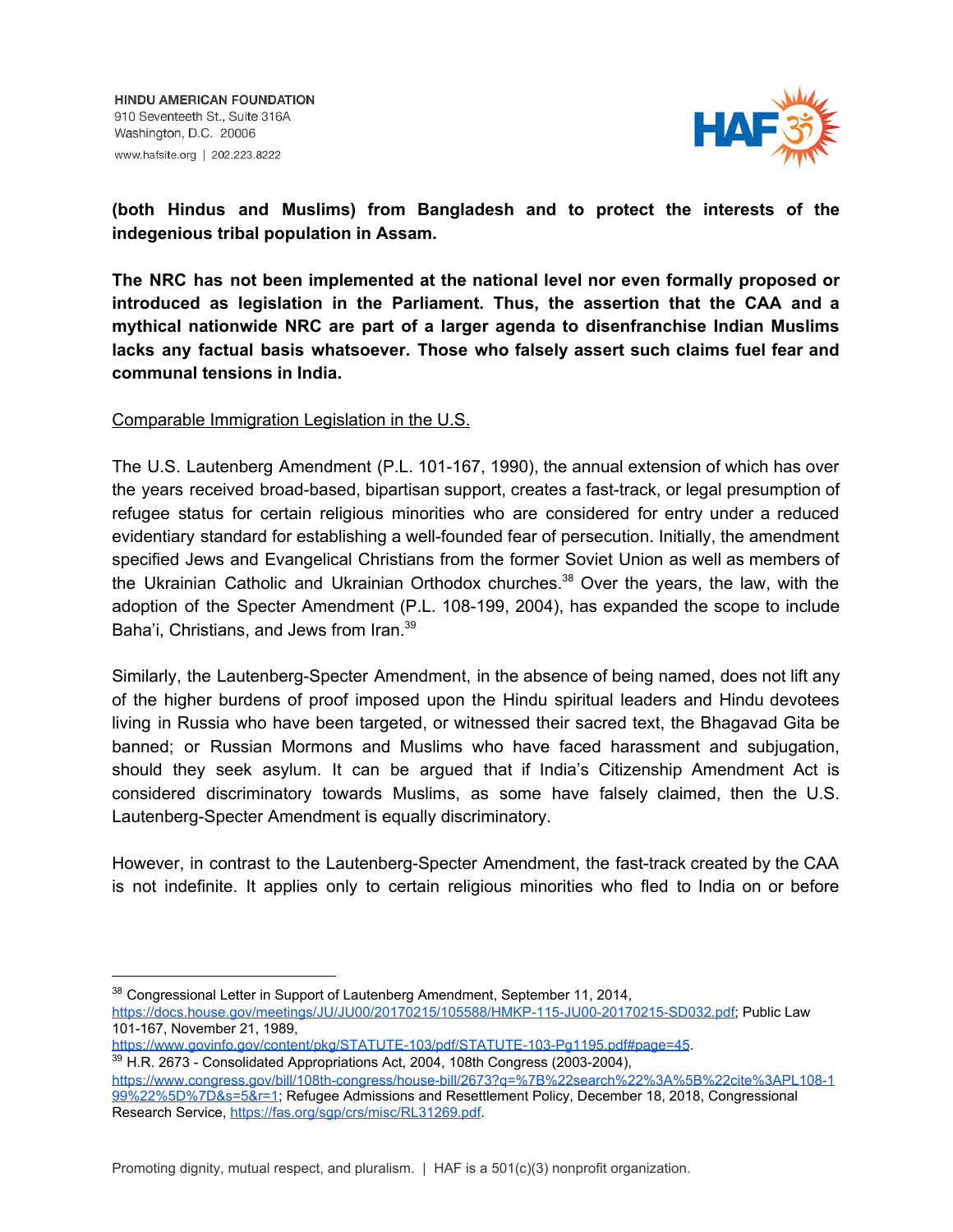

December 31, 2014. That said, with regard to the principle of secularism, even the Lautenberg-Specter Amendment could use more neutral language.

## **IV. Citizenship Laws in Other Asian Countries**

The following provides a brief overview of discriminatory citizenship provisions in the (1) Kingdom of Bhutan; (2) Malaysia; and (3) Islamic Republic of Afghanistan.

## Kingdom of Bhutan

Bhutan is a multi-ethnic, multilingual country home to a number of ethnic and religious groups, including Drukpa Buddhists and Lhotshampas, the overwhelming majority of whom are Hindu. Although Drukpa Buddhists are politically and religiously dominant, Lhotshampas comprise a substantial minority. The Lhotshampas are descendants of Nepalese who have lived in Bhutan for centuries, with increased immigration to the southern lowlands of Bhutan in the nineteenth century.

During the 1980s, the Bhutanese authorities adopted a series of nationalist policies, known as "One Nation, One People" policies aimed at forced ethnic and religious cohesion. These policies included discriminatory citizenship laws that disenfranchised many ethnic Nepali Hindus by declaring them "illegal immigrants."<sup>40</sup>

In order to enforce these policies, the government pursued a violent pogrom of intimidation of the Lhotshampas in southern Bhutan. Their property was destroyed, and activists were arbitrarily detained and tortured. Individuals were forced to sign "voluntary migration certificates" before being expelled from the country. In December 1990, the authorities announced that Lhotshampas, who could not prove that they were residents of the country before 1958, must leave the country. The lack of official identity documents for many Lhotshampas, despite having roots in the country for generations, made proving residency virtually impossible. This made tens of thousands of Lhotshampas stateless, forcing them to flee to Nepal and the Indian state of West Bengal. It is estimated that more than 100,000 Bhutanese citizens, approximately one-sixth of the kingdom's total population of 700,000, were forced to leave.<sup>41</sup>

Following the crackdown, the government severely curtailed the basic religious rights of the remaining Hindu community, including closing Hindu temples and schools.

<sup>&</sup>lt;sup>40</sup> "Hindus in South Asia & the Diaspora: A Survey of Human Rights, 2017," Hindu American Foundation, [https://www.hinduamerican.org/wp-content/uploads/2019/12/HAF-HinduHumanRightsReport2017.pdf.](https://www.hinduamerican.org/wp-content/uploads/2019/12/HAF-HinduHumanRightsReport2017.pdf) *41 Id.*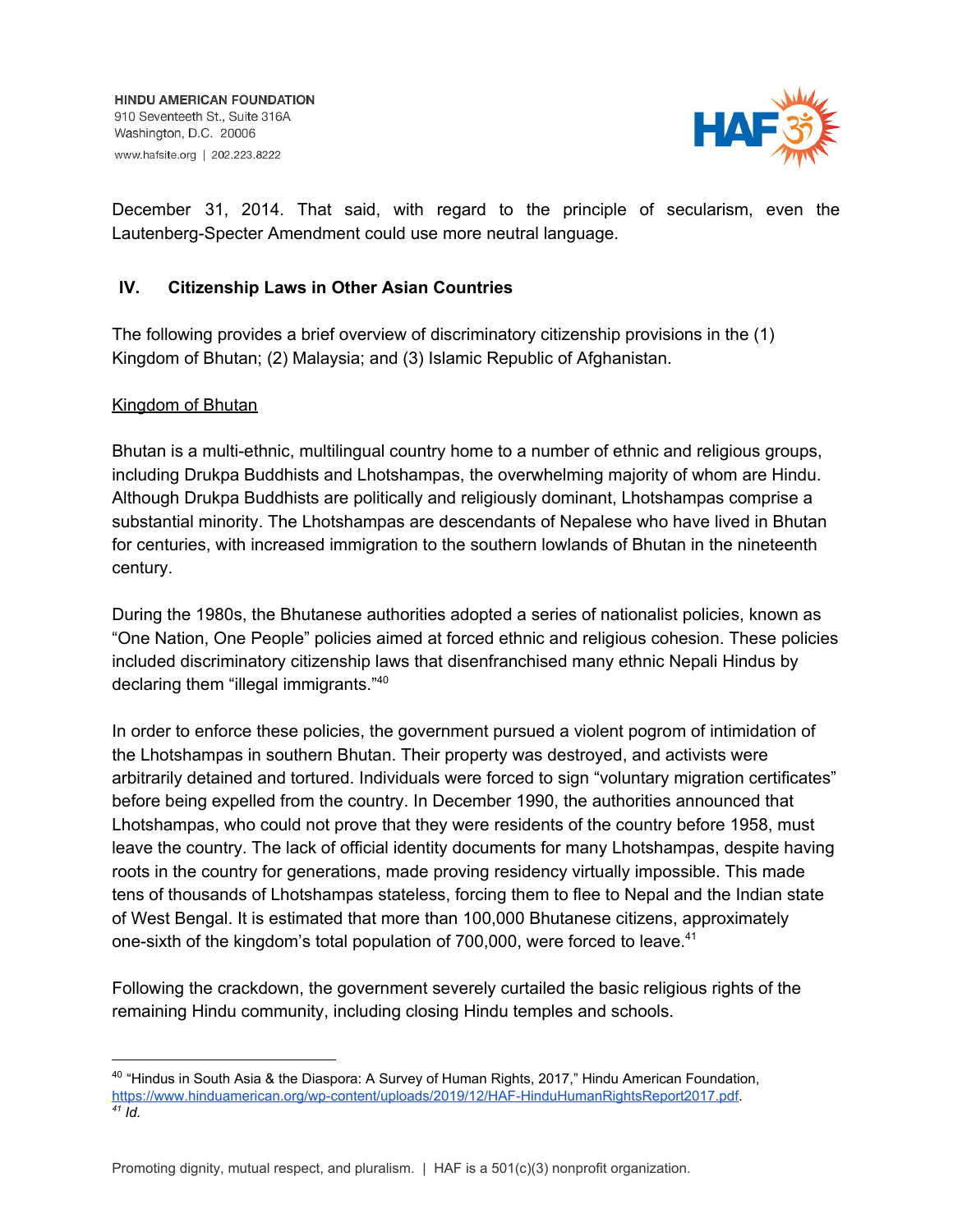**HINDU AMERICAN FOUNDATION** 910 Seventeeth St., Suite 316A Washington, D.C. 20006 www.hafsite.org | 202.223.8222



Bhutan's refusal to repatriate any of the refugees led to the "resettlement movement" beginning in 2007, whereby the refugees were resettled from Nepal to third-party countries. To date, over 100,000 refugees have been resettled in third countries, including approximately 90,000 in the United States. There are now only around 10,000 registered refugees remaining in two camps in Nepal. 42

The country's discriminatory citizenship policies have also disenfranchised thousands of ethnic Nepali Hindus still living in South Bhutan rendering them virtually stateless. There are currently approximately 40,000 ethnic Nepalis born in Bhutan awaiting the government's approval for citizenship status in Bhutan. 43

Moreover, Bhutan has still not rectified the flaws in the system of birth registration for children born after 1990, which requires that both parents must be of Bhutanese nationality. As noted above, nationality is difficult to prove for many Lhotshampas that do not have official documents. These laws have resulted in problems accessing education and health services for minority children. As a result of these discriminatory policies, "some Nepali-speaking Bhutanese citizens could not obtain security clearances for government jobs, enroll in higher education, or obtain licenses to run private businesses." 44

## Malaysia

Malaysia is a federal constitutional elective monarchy, with Islam as the official state religion. Malaysia is a Muslim majority nation with substantial religious and ethnic minorities. Despite its portrayal as a moderate Muslim democracy, Hindus, Christians, and Buddhists in Malaysia suffer widespread persecution, including restrictions on religious freedom, institutional discrimination, and political repression. As the power and influence of Islamic law continues to grow and permeate all aspects of Malaysian society, the status of Hindus and other non-Muslims has become increasingly precarious in recent years.

The *Bumiputra* (son of the soil) policies, encompassed in Articles 153 and 160 of the Constitution, collectively relegate ethnic and religious minorities to second-class citizenship not deserving of equal protection under the law. The provisions afford a special status to ethnic Malays by defining "Malay" as a "person who professes the religion of Islam, habitually speaks the Malay language, [and] conforms to Malay custom…" 45

<sup>44</sup> I*d.*

<sup>42</sup> *Id.*

<sup>43</sup> *Id.*

<sup>45</sup> "Hindus in South Asia & the Diaspora: A Survey of Human Rights, 2017," Hindu American Foundation, [https://www.hinduamerican.org/wp-content/uploads/2019/12/HAF-HinduHumanRightsReport2017.pdf.](https://www.hinduamerican.org/wp-content/uploads/2019/12/HAF-HinduHumanRightsReport2017.pdf)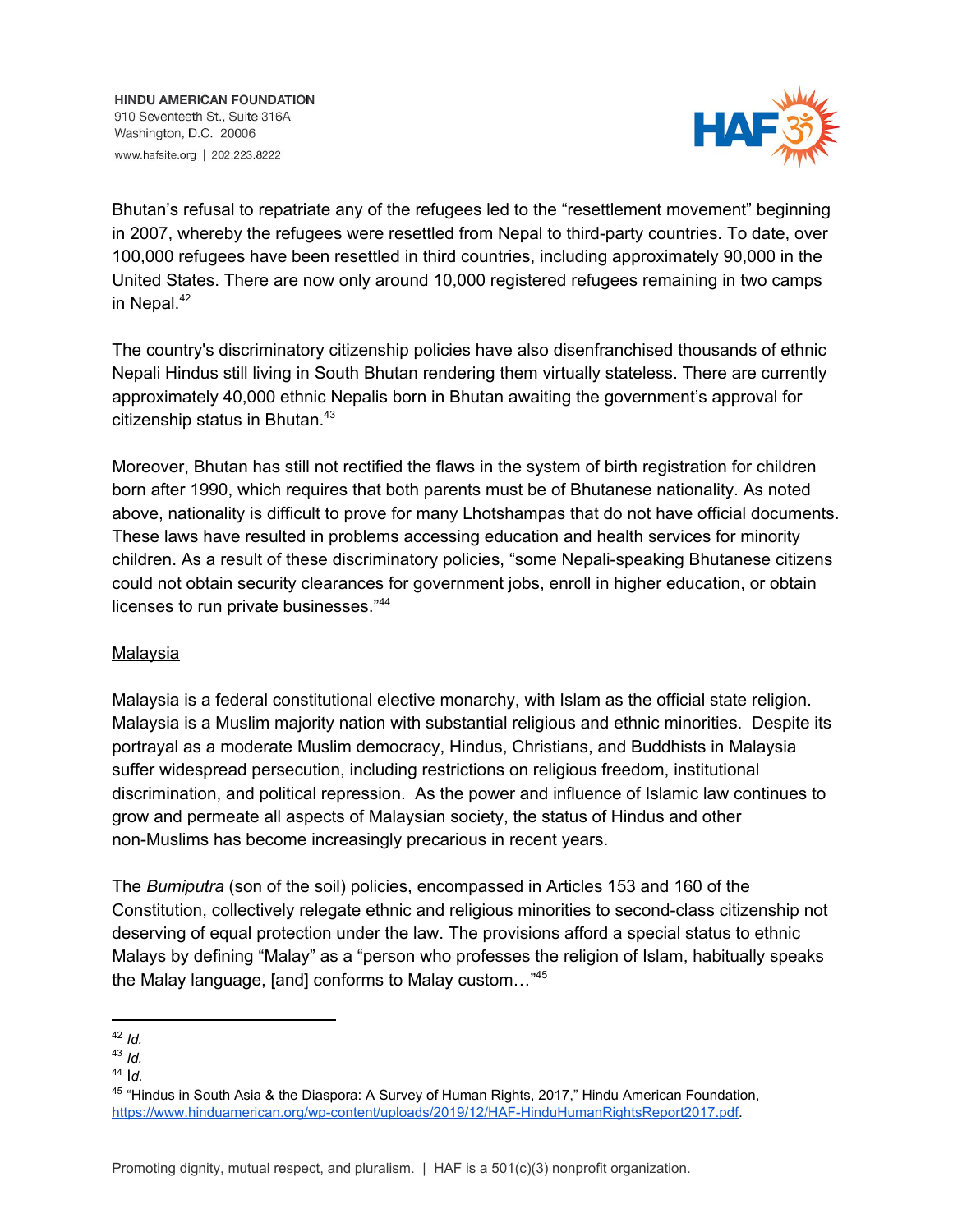

By enshrining this ethno-religious litmus test in the Constitution, there have been far reaching implications for religious minorities, incuding Hindus, Chrisitans, and Buddhists, resulting in severe economic, social, and educational discrimination. For instance, Muslim Malays are afforded preferential treatment in several areas including "property ownership, higher education, civil service jobs, business affairs, and government contracts." 46

Furthermore, nearly 200,000 Malaysians of Indian ethnicity (primarily Hindus) have been denied citizenship, despite having roots in Malaysia for several generations. These Indian Hindus are the descendents of indentured laborers who were brought to Malaysia from India during the colonial era to work on plantations. Although they were entitled to citizenship after Malaysia gained independence, many of them lack birth certificates and identity documents, resulting in a denial of basic rights to education, healthcare, jobs, driving licences, and formal marriages.<sup>47</sup>

Finally, Malaysian laws provide unequal citizenship rights for women. In particular, under Article 14 of the Constitution, Malaysian men married to foreign spouses automatically pass on their citizenship to their children born outside of Malaysia as soon as they notify the Malaysian government. Malaysian women, however, who are married to foreign spouses and give birth to children outside the country are required to apply for their children's citizenship under Article 15, which can take anywhere from two to eight years to be approved.<sup>48</sup>

## Islamic Republic of Afghanistan

Religious minorities and women in Afghanistan remain marginalized and subjected to violence, discriminatory laws, and social prejudice and harassment. These conditions have led Hindus and Sikhs to leave the country en masse, as noted above, with only an estimated 200 families remaining (mostly Sikhs, with only a few Hindus).<sup>49</sup>

The Afghan Constitution gives explicit preference to Islam over other religions and subordinates the rights of non-Muslims. Article 2, for instance, declares Islam as the "sacred religion" of the State, while Article 3 states, "In Afghanistan, no law can be contrary to the beliefs and

<https://www.thestar.com.my/lifestyle/family/2019/09/27/malaysia-unequal-citizenship-laws/>.

<sup>46</sup> "Freedom in the World 2019: Malaysia," Freedom House, [https://freedomhouse.org/country/malaysia/freedom-world/2019.](https://freedomhouse.org/country/malaysia/freedom-world/2019)

<sup>47</sup> "Hindus in South Asia & the Diaspora: A Survey of Human Rights, 2017," Hindu American Foundation, [https://www.hinduamerican.org/wp-content/uploads/2019/12/HAF-HinduHumanRightsReport2017.pdf.](https://www.hinduamerican.org/wp-content/uploads/2019/12/HAF-HinduHumanRightsReport2017.pdf) <sup>48</sup> "Malaysia's Unequal Citizenship Laws," September 27, 2019, The Star,

<sup>&</sup>lt;sup>49</sup> "Hindus in South Asia & the Diaspora: A Survey of Human Rights, 2017," Hindu American Foundation, [https://www.hinduamerican.org/wp-content/uploads/2019/12/HAF-HinduHumanRightsReport2017.pdf.](https://www.hinduamerican.org/wp-content/uploads/2019/12/HAF-HinduHumanRightsReport2017.pdf)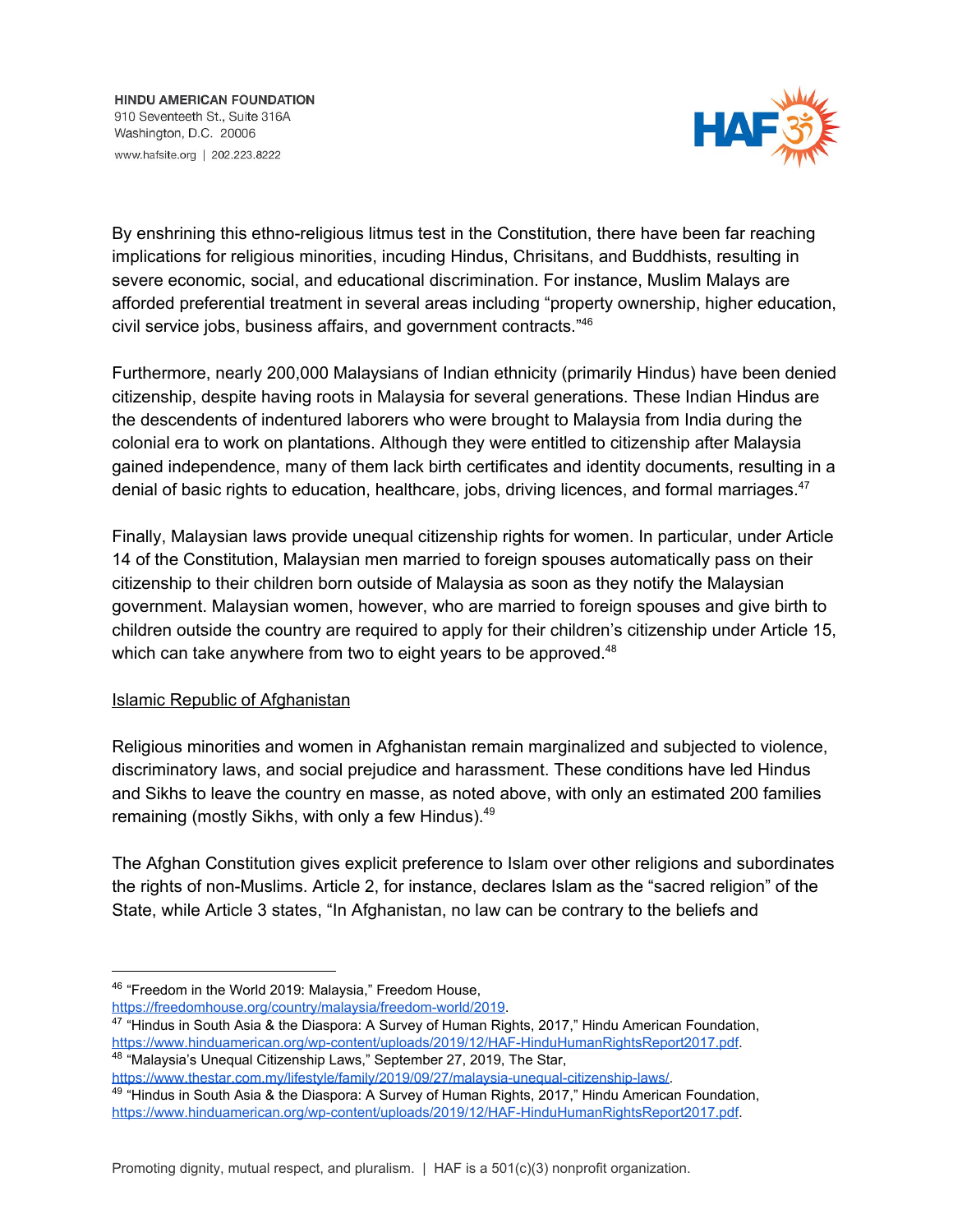

provisions of the sacred religion of Islam."<sup>50</sup> Moreover, the legal system has incorporated aspects of Islamic law (Sharia) in conjunction with civil law and local customary law.<sup>51</sup>

The application of Islamic law also explicitly extends to nationality rules, impinging on the basic rights of religious minorities. For instance, citizenship and national identity cards are not available to a child "born outside of a marriage relationship and if the marriage does not occur according to Sharia jurisprudence."<sup>52</sup>

## **V. Conclusion and Recommendations**

India has a centuries long history of providing shelter to diverse groups fleeing religious persecution in their native countries. The Citizenship Amendment Act is a continuation of that policy intended to deal with an acute refugee and humanitarian crisis within India's borders. And in contrast to some of the countries listed above, the CAA does not disenfranchise or strip the citizenship of any of its citizens.

That being said, the language of the current law could have better reflected the spirit behind this critical, necessary amendment if the language was expanded. At HAF, we suggest that this is the very intent the bill should articulate. We would strongly recommend that the Government of India reconsider the definition of religious and ethnic refugees as follows:

*"Members of a religious or ethnic minority community who are unable to return to their home countries of Afghanistan, Bangladesh, or Pakistan, and unable to obtain protection in those countries due to past or well-founded fear of future persecution on account of religion or ethnicity."*

Of course, India will ultimately assess, as every nation does, which specific countries' refugees it will prioritize, weighing carefully numerous considerations, including its relations with the country, the likelihood of conditions improving or worsening there, and domestic considerations such as India's capacity to take in more people as the second most populous country in the world and continue to appropriately meet the needs of all its diverse people.

Just as previous legislative initiatives in India, such as the abrogation of Articles 370 and 35A were subject to independent judicial scrutiny, so too is the Citizenship Amendment Act.

<sup>&</sup>lt;sup>50</sup> "The Constitution of the Islamic Republic of Afghanistan, (Ratified) January 26, 2004, Embassy of the Islamic Republic of Afghanistan, http:// www.afghanembassy.com.pl/afg/images/pliki/TheConstitution.pdf.

<sup>51</sup> Yassari, Nadjma and Saboory, Mohammad Hamid, "Sharia and National Law in Afghanistan," 2010, Jura Gentium, <https://www.juragentium.org/topics/islam/en/yassari.htm>.

<sup>52</sup> Athayi, Abdullah, "Report on Citizenship Law: Afghanistan," March 2017, European University Institute, [https://cadmus.eui.eu/bitstream/handle/1814/45933/GLOBALCIT\\_CR\\_2017\\_09.pdf.](https://cadmus.eui.eu/bitstream/handle/1814/45933/GLOBALCIT_CR_2017_09.pdf)